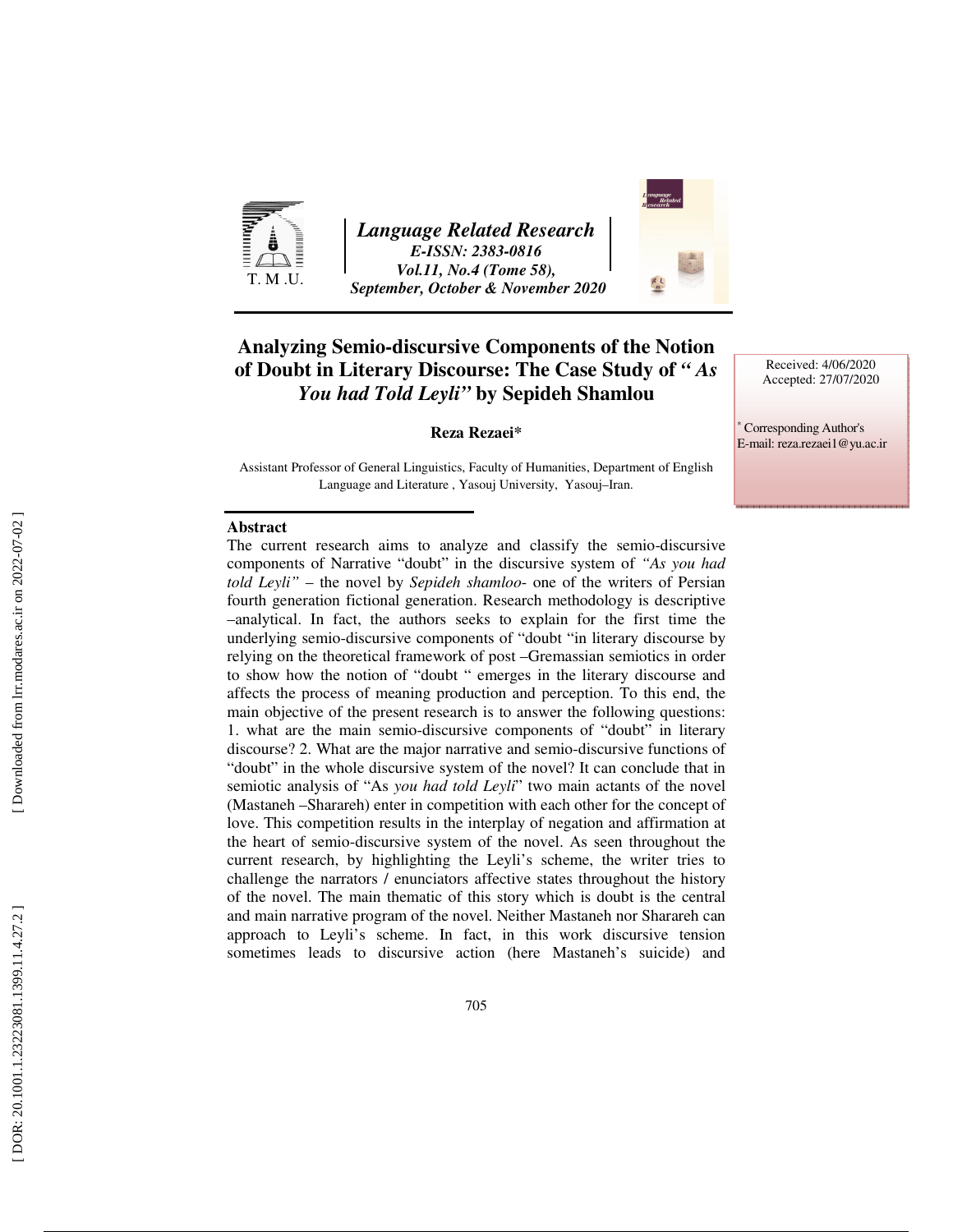



sometimes to negate it. It is worth mentioning that the marginalized narrative action casts doubt on Leyli's scheme and in this step Sharareh loses her modal competence and is concerned with modal verbs turbulence. The enunciator who has the virtual semiotic presence till the end of narrative. Undoubtedly, this novel presents a semio-discursive paradigm whose main feature is "doubt". In this novel, discursive action has the secondary function and is based on thymic (the interaction, multiplication and turbulence of modal constituents), tensive and existential components of discourse which are highly under the influence of negative functions. Consequently, none of the enunciators/ narrators can never retrieve their actual presence. The results showed that narrative doubt is as a result of tensive and existential components of discourse which marginalizes in its own turn the narrative action and has the close relationship with all the styles of semiotic presence whose meaning is based on negation and fall and affects the process of meaning production and perception.

**Keywords***:* semiotics, doubt, tensive-existential discourse, Sepideh Shamloo, Persian fictional literature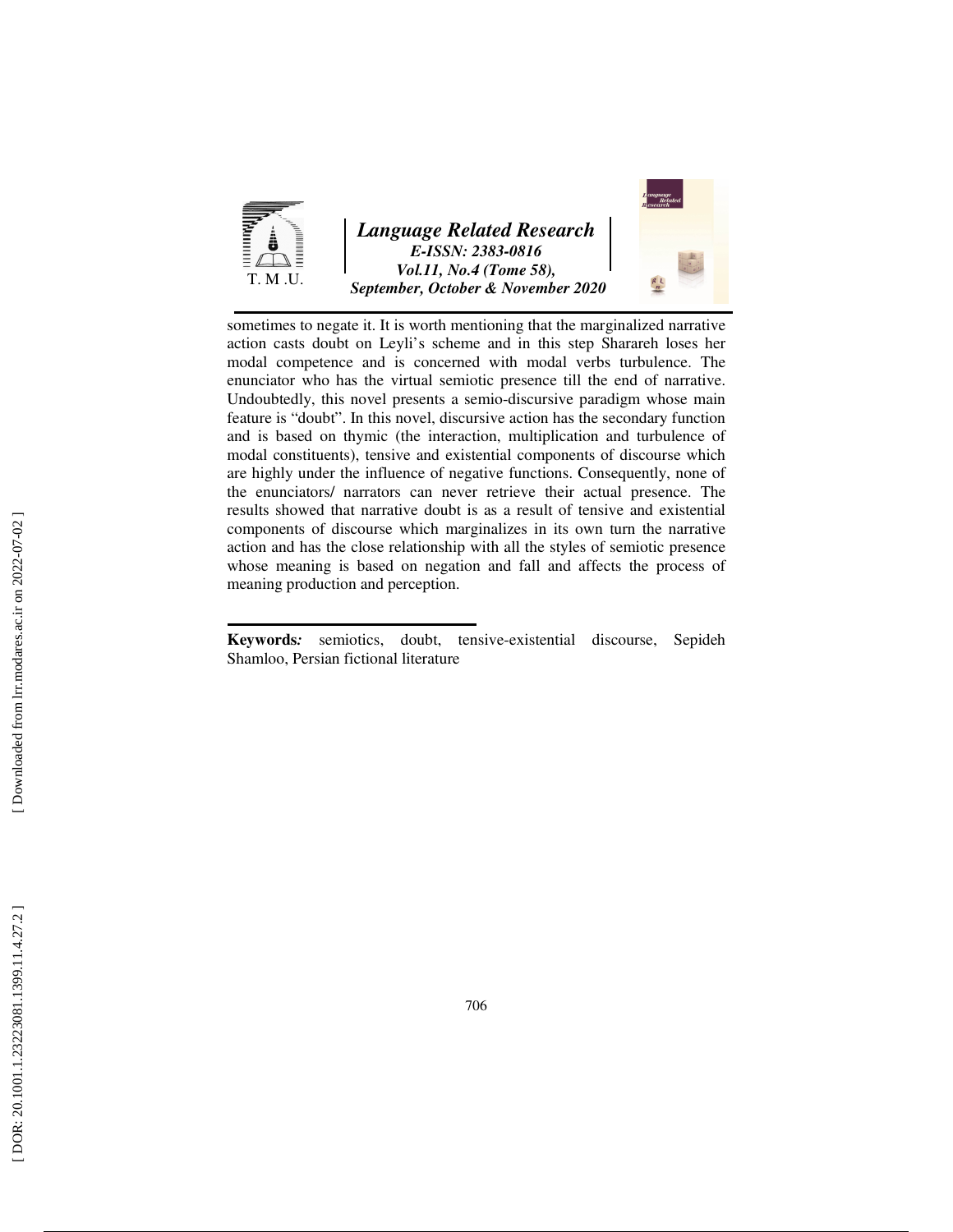دا ۱، ش% (پياپي ٥٩) بهمن و اسفند ١٣٩٩، صصر٢٠٥-٧٣٣ دوماهنامة علمي- پژوهشي

تحليل مؤلفهها و سازوكارهاي نشانه **-** معنايي دخيل در شكلگيري مفهوم «تردید» در گفتمان ادبی (مطالعهٔ موردی رمان *انگار گفته بودی* ليلي اثر سپيده شاملو)

رضا رضايي \*

استاديار زبانشناسي، گروه زبان وادبيات انگليسي، دانشگاه ياسوج، ياسوج، ايران.

دريافت: 15/ 03/ 99 پذيرش: 06/ 05/ 99

## چكيده

جستار پيش رو مىكوشد تا با اتكا بر رويكرد نشانه - معناشناسى به تحليل گفتمان ادبى و سازوکارهای نشانه - معناشناختی «تردید» در گفتمان ادبی رمان *انگار گفته بودی لیلی* اثر سپیده شاملو بپردازد. روش تحقيق توصيفي - تحليلي است. درواقع، نگارنده سعي دارد تا با تكيه بر گفتمان ادبي شاملو و فرم روايي منحصربهفرد آن به شيوهٔ تحليل نشانه - معناشناختي نشان دهد چگونه «*تردید*» در بطن گفتمان رمان شکل گرفته و فرایند تولید و دریافت معنا را تحت تأثیر قرار میدهد.<br>هدف اصلی جستار پیشرو پاسخگویی به پرسشهای زیر است :۱. مؤلفهها و سازوکارهای نشانه -معنايي و گفتماني دخيل در شكلگيري «ترديد» در بطن روايت ادبي كداماند و چه ويژگيهايي دارند؟ ۲. مؤلفههای روایی و نشانه - معنایی «تردید» در کلیت نظام گفتمانی اثر مورد مطالعه چه کارکردهایی دارند؟ نتايج نشان دادند كه ترديد ِروايي برونداد مؤلفههاي تنشي و بوِشي گفتمان است كه بهنوبة خود كنش روايي را از طريق برهم ريختن نظم و ايجاد آشفتگي در افعال مؤثر به حاشيه رانده و با سبکهای حضور نشانه - معناشناختی پیوندی تنگاتنگ دارد. با لحاظ مؤلفههای نشانه ـ معنایی تردید و نوع حضور سوژه در اين اثر، ترديد به شكلگيري گفتماني ميانجامد كه داراي كاركردي سلبي 1 و مبتني بر سقوط است.

**واژههای کلیدی**: نشانه- معناشناسی، تردیدِ روایی، گفتمان تنشی - بوشی، سپیده شاملو.

ــــــــــــــــــــــــــــــــــــــــــــــــــــــــــــــــــــــــــــــــــــــــــــــــــــــــــــــــــــــــــــــــــــــــــ

E-mail: reza.rezaei1@yu.ac.ir :مقاله مسئول نويسندة\*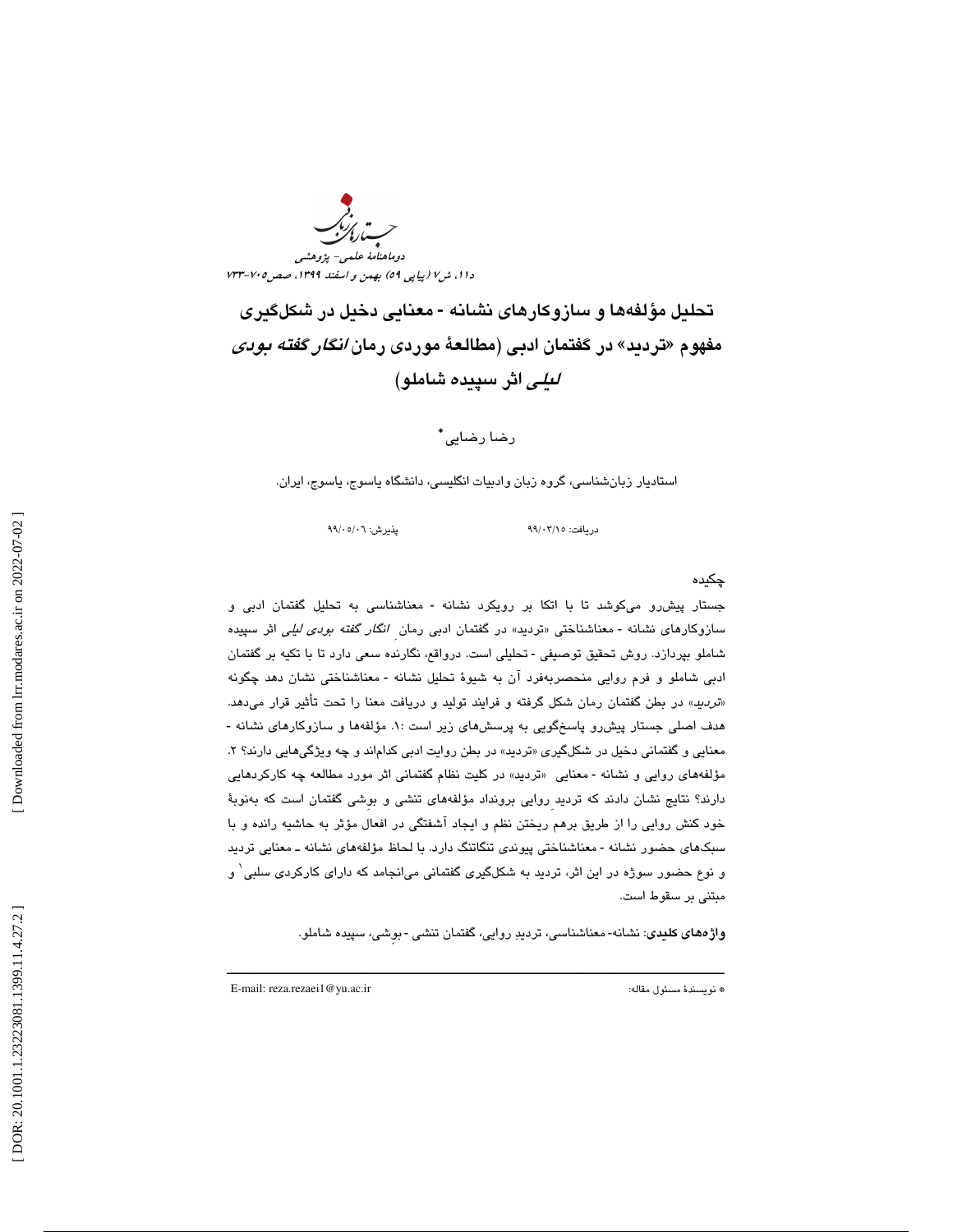رضا رضاي<sub>ي</sub> تحتج رضا باست تحليل مؤلفه ها وسازوكارهاي.... وتحتي تحليل مؤلفه ها وسازوكارهاي... وتحتي المجازية المج<br>المجموعة وسيس المجازية المجازية المجازية المجازية المجازية المجازية المجازية المجازية المجازية المجازية المج

#### 1. مقدمه

در عبور از نشانهشناسی ساختگرای<sup>۲</sup> سوسوری به نشانه ـ معناشناسی گفتمانی<sup>۳</sup>، میتوان به اين نكتهٔ مهم اشاره كرد كه در ديدگاه گفتماني ديگر زبان بر رابطهٔ بين دال و مدلول مبتني نيست، بلكه رابطهاى بين دو سطح بيان<sup>؛</sup> و محتوا<sup>ه</sup> در زبان شكل مىگيرد كه بر اساس آن مرزهاي معنايي پيوسته از طريق كنشگر گفتماني موردبازنگر ي قرار م يگيرد و همواره داراي قابليت جابهجايي است (شعيري، ١٣٨٨: ٥١). با تكيه بر نشانه - معناشناسي گفتماني پساگِرمسی معنای ادبی جریانی است که در قالب نظامهای گفتمانی کنشی'، تنشی $\langle$  بوشی $\rangle$  و غيره تحقق مىيابد.

سپيده شاملو متولد 1351 در تهران است. از آثار او ميتوان به مجموعه داستان كوتاه دستكش قرمز كه در سال 1380 انتشار يافت و رمان سرخي تو از من ( 1385) اشاره كرد (فولادینسب و همکاران، ١٣٩٤: ٩٢-٩٥). رمان *انگار گفته بودی لیلی* در سال ١٣٧٩ برندهٔ جایزهٔ بهترین رمان بنیاد گلشیری شده است. مسئلهٔ اصلی پژوش حاضر تحلیل مؤلفهها و<br>سازوکارهای نشانه - معنایی دخیل در شکلگیری «تردید»<sup>۹</sup> در بطن روایت ادب*ی رمان انگار* گف*ته بودي ليلي* به عنوان پيكرهٔ پژوهش و اثر سپيدهٔ شاملو به عنوان يكي از نمايندگان نسل چهارم ادبيات داستاني ايران است. كنجكاوي در واكاوي اين مؤلفههاي گفتماني و نشانه ـ معنايي ضرورت تحقيق در اين زمينه را باب كرد. در اين راستا به تحليل و بسط مؤلفههای تنشی، بوشی و انواع سبکهای حضور نشانه -معناشناسی `` در کلیت نظامهای گفتماني اثر پرداخته شده است. با تحليل و بسط نظامهايگفتماني موجود نگارنده كاركرد سلبي و ايجابي'` گفتمان اين رمان را نشان داده و سازوكارهاي نشانه - معناشناختي و گفتماني دخيل در شكلگيري ترديد روايي را تشريح كرده است.

همچنين، با بررسي اين عوامل و در اين راستا نگارنده كوشيده است تا به سؤالات پژوهش پاسخ دهد: ۱. سازوكارهای نشانه -معناشناختی دخیل در شكل گیری تردید در بطن روايت ادبي كدام|ند؟ ۲. چگونه انگارهٔ گفتمانی مبتنی بر ترديد كنش گفتمانی را در داستان به . حاشيه رانده و مركزيت مضموني و روايي داستان را در سيطرة خود قرار ميدهد؟

بنابراين، فرضيههای پژوهش حاضر بدين شرحاند: ۱. انگارهٔ گفتمانی مبتنی بر ترديد بر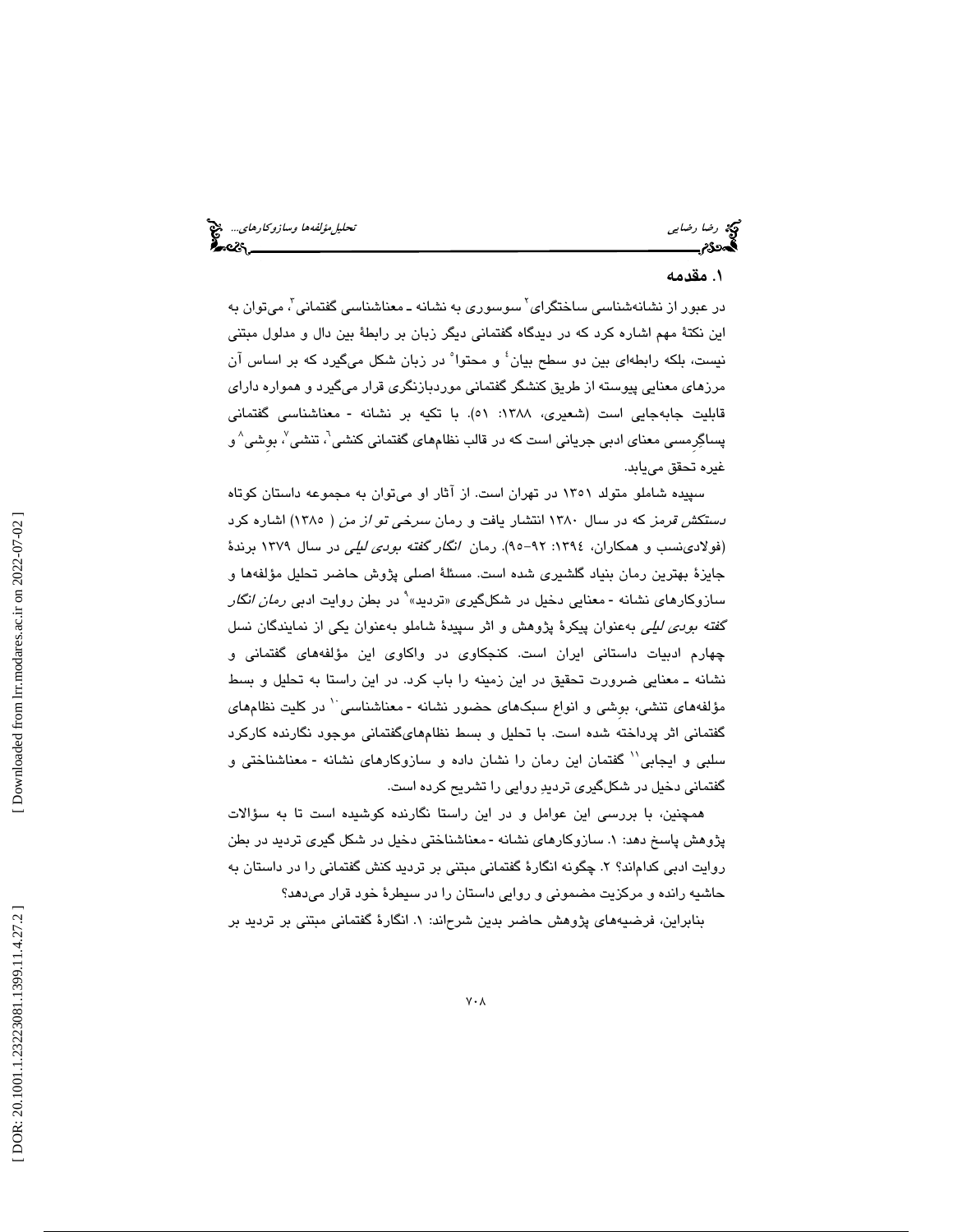سبکهای حضور نشانه ـ معنایی استوار است، ۲. به حاشیه رانده شدن کنش و یا بهعبارتی عبور از نظام كنشي به ديگر نظامهاي نشانه ـ معنايي موجود و مطرح حاصل برهمكنش، تكثر و آشفتگي افعال مؤثر ِگفتهپرداز و همچنين شكلگيري درونة عاطفي ترديد است كه مانع رسيدن او به برداشتي ايجابي از خود و درنهايت موجب سقوط نشانه -معنايي او ميشود. روش تحقيق توصيفي ـ تحليلي است كه كليت اثر را به لحاظ متني دربرميگيرد.

## 2. پيشينة تحقيق

در اين بخش نگارنده بر آن است تا مطالعات انجامشدة خارجي و داخلي را كه در راستاي موضوع پژوهش انجام گرفتهاند، بهاجمال معرفي كند و به بررسي وجوه افتراق و اشتراك هر كدام از آنها با پژوهش حاضر بپردازد. در چارچوب رويكرد نشانه - معناشناسى پساگرِمسي اين مطالعات پيشينهاي غني در تحليل گفتمانهاي هنري، ادبي و غيره بهدست دادهاند. براي نمونه طرحوارهٔ محور تنشي گفتمان که طرح ان براي نخستينبار در سال ۱۹۹۸ از سوی دو نشانه ــ معناشناس فرانسوی، ژاک فونتنی و کلود زیلبربرگ<sup>۰۲</sup>، در کتاب تن*ش و معنا* ٔ ٰ ارائه شد، خلاف مربع معناشناختی که با مقولههای ثابت سروکار دارد، در تلاش بر ارائهٔ جنبهٔ سیال معناست که بر اساس ان معنا از حواس و ادراکات برمیخیزد (Martin, 2006:6)، مطالعات مربوط به حوزهٔ معنا را از شکل دوقطبی و ساختاری خارج میکند و به ان سياليت ميبخشد (شعيرى، ١٣٨٥: ٣٥–٣٧).

در فرايند تنشي، معنا باز و سيال طرح شده است. بر اساس ديدگاه ژاک فونتني، طرحوارهٔ تنشی دارای دو بُعد متفاوت است كه در دو محور x و y قابلیت ارائه شدن دارد. محور y به بُعد فشارهای، عاطفی و احساسی و محور  $\rm X$  به بُعد گسترهٔ شناختی اشاره دارد.( ,Fontanille 108-108: 1998). هر چه عناصر گفتمانی فشرده و منقبض بروز نمايند، حكايت از شتاب بيشتر در تحقق كنش دارند و هر چه اين عناصر منسىطتر و گستردهتر بروز نمايند، سبب كندى در<br>تحقق كنش مىشوند. دليل اين تفاوت عملكرد در اين است كه عناصر فشارهاى عناصرى -كيفي و عاطفي هستند كه با حالات روحي و عاطفي عوامل گفتماني مرتبط هستند. در حالي كه عناصر گسترهای عناصر کمی و شناختی|ند و با شرایط استدلالی و شناختی عوامل گفتمان در ارتباط هستند. کلود زیلبربرگ (2012) بنیانگذار نظریهٔ تنشی در نشانه - معناشناسی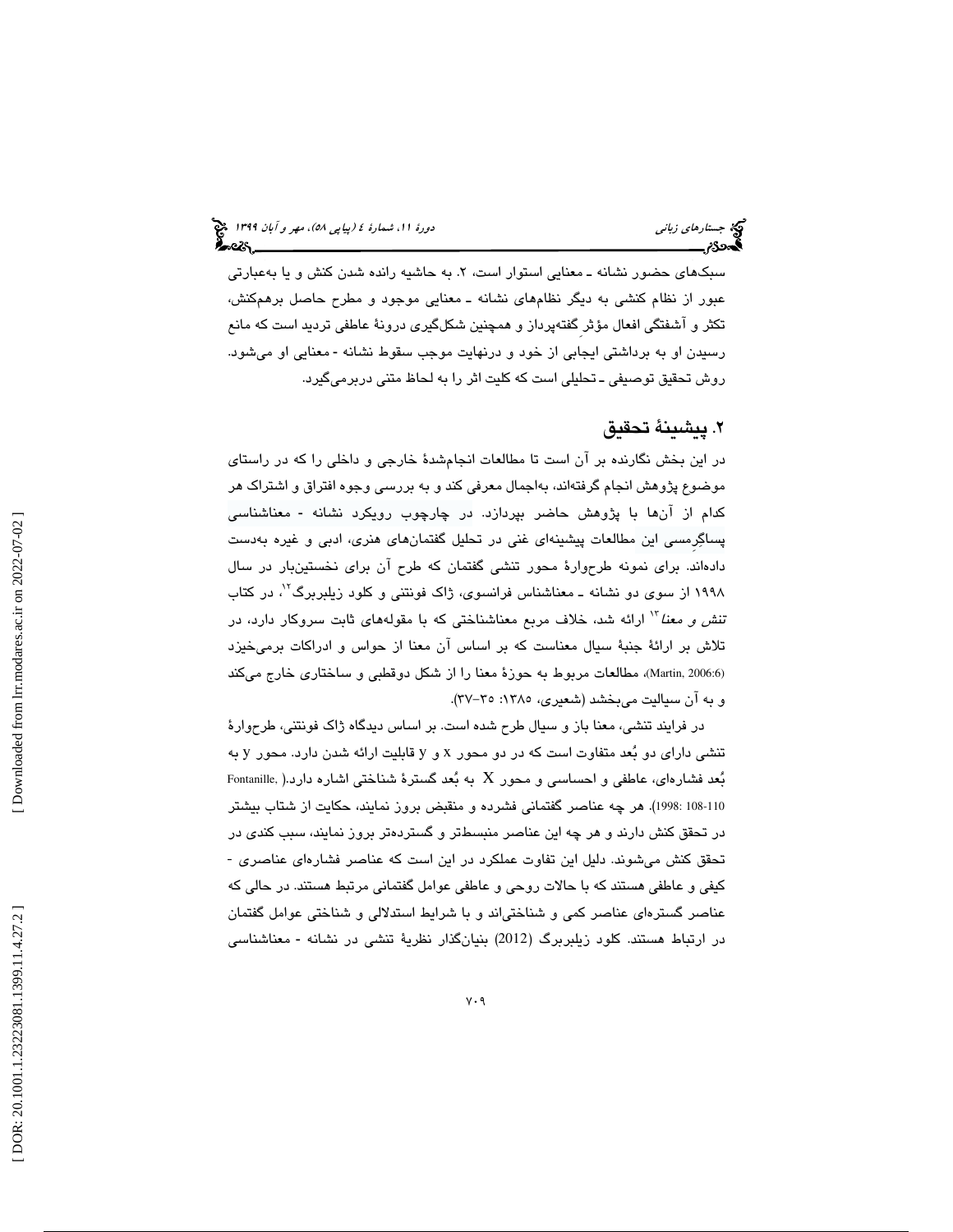معتقد است كه در هر متن تلاقى دو نوع ارزش<sup>؛</sup>` است كه عبارتاند از ارزش۵اى مطلق<sup>٠٠</sup> و التقاطی'`. ارزش،های مطلق ارزش،هایی هستند که فشارهٔ بسیار بالا و گسترهٔ بسیار پایین دارند و ارزشهای التقاطی ارزشهایی هستند كه فشارهٔ بسیار پایین و گسترهٔ بسیار بالا  $^{\vee}$ دارند (28 :2006). در این میان فرایند تنشی چیزی جز رابطه بین یک فشاره $^{\vee}$ و نيست (27 :*ibid*( . <sup>18</sup> گستره





پژوهشهاي داخلي را چه به لحاظ نظري و چه عملي در پژوهشهاي شعيري (١٣٨١،١٣٨٢، ١٣٨٦، ١٣٨٨لك، ١٣٨٨ب، ١٣٩٢،١٣٩٢، ١٣٩٢ و ١٣٩٥)، عباسي (١٣٨٠، ١٣٩١، ١٣٩٢) و بابک معين (١٣٩٤) ميتوان به شيوهاي نظاممند دنبال كرد. همچنين، شعيري (١٣٨٦: (٨١-٨١) در مقالة «رابطة نشانهشناسي و پديدارشناسي، نمونهاي از تحليل يک اثر ادبي ـ هنری»؛ جهانی (۱۳۸۸) در «بررسی روایی داستان کوتاه داشاکل در چارچوب رویکرد نشانه ـ معناشناسي گفتمان» (شعیری و اریانا، ۱۳۹۰) در مقاله ای با عنوان «چگونگی تداوم معنا در چهل نامهٔ کوتاه به همسرم از نادر ابراهیمی»؛ دهقانی (۱۳۹۰) با بررسی «تحلیل ساختار روايت در ك*شفالمحجوب* هجويري بر پايهٔ الگوي نشانهشناسي روايي گِرمس»، شعيري و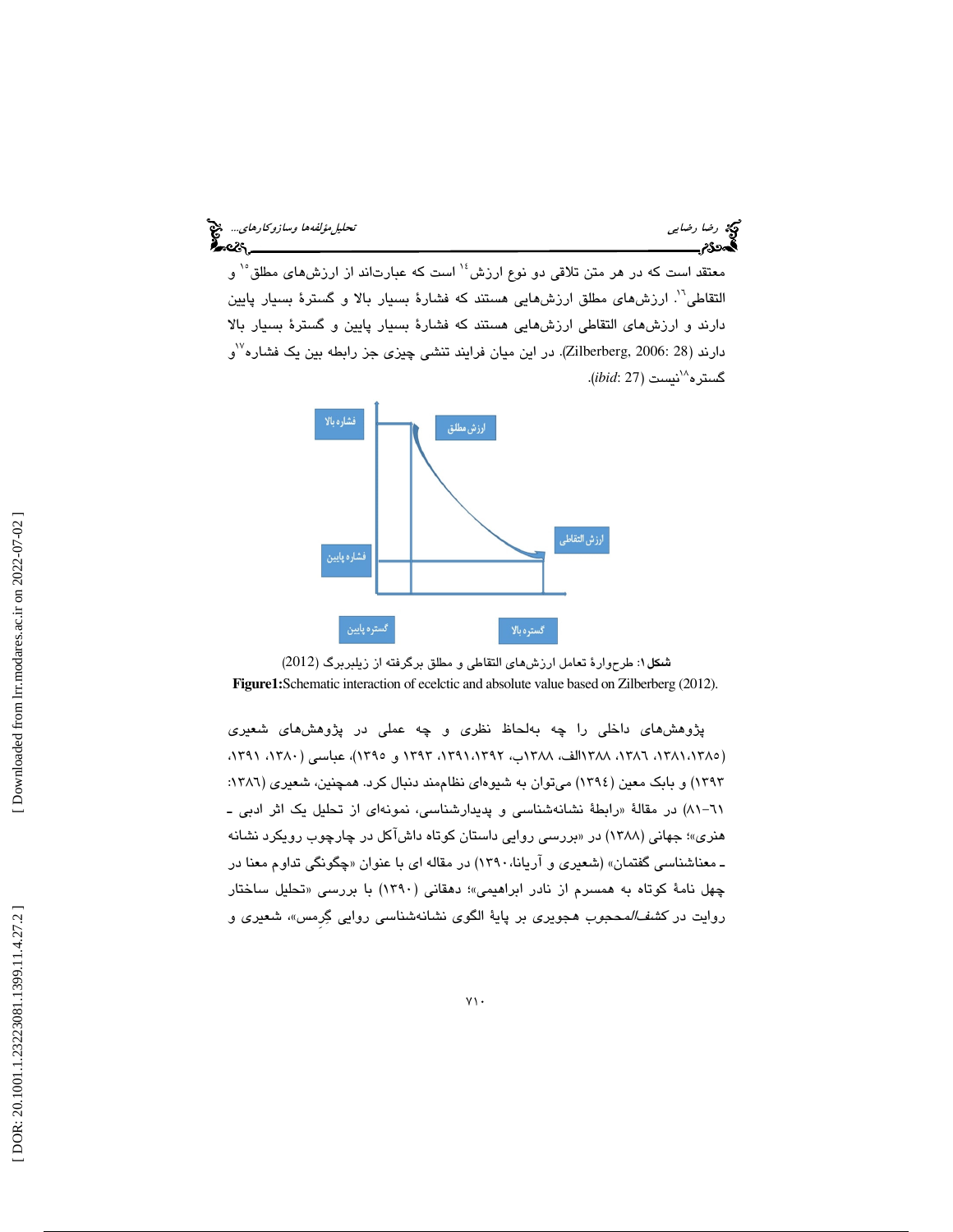همکاران (۱۳۹۲) در «تحلیل نشانه ــ معناشناختی شعر باران»؛ شعیری و کریمینژاد (۱۳۹۳) در «تحلیل نظام بودشی گفتمان: مطالعهٔ موردی *داش آکل* اثر صادق هدایت»؛ آلگونه (۱۳۹۰) در «بررسي توان تحليلي مربع معناشناسي گرمس در تحليل نشانهشناسي شعر»، و اعلايي و عباسی (۱۳۹۸) در اثر خود «بررسی و تحلیل سکوت در گفتمان ادبی با رویکرد نشانه ـ معناشناختی، مطالعهٔ موردی *جای خالی سلوچ* اثر محمود دولتابادی»، هر کدام بسته به كاركردهاي نشانه ـ معنايي، ابعاد و كاركردهاي مختلف گفتمانهاي مدنظر را با درنظر گرفتن سير تطور رويكرد نشانه ـ معناشناسي گرمسي مكتب پاريس از زمان انتشار كتاب پيرامون *معنا* ۱۹۷۰) تا ن*قصان معنا* (۱۹۸۰) تا رویکردهای نظریهپردازان پساگرمسی به تحلیل گفتمان مورد مداقه قرار دادهاند. در مطالعهاي، نوروزي و هاشمي (1393) در چارچوب نظري مطرح از سوی تزوتان تودوروف <sup>۲</sup> با عنوان «ادبيات شگرف» رمان ك*وابيس بيروت* اثر غاده السمان را تحليل كردهاند. در اين مطالعه و به زعم آنها نويسندگان از ميان عناصر و تكنيكهاي داستاني توصيف شخصيتها، زاويهٔ ديد، كانونيشدگي و تكگويي دروني را بيانكنند ة ترديد شخصيت ميدانند . نكت ة ديگر اينكه، هركدام از عناصر و شگردها يا در ايجاد ترديد مؤثرند يا پيامد ترديد بهحساب مىايند. با بررسى وجوه عنصر سبكى تناقض و ترديد در رمان پسامدرن فارسي، يعقوبي جنبهسرايي و همكاران (1394) بر اين عقيدهاند كه در هم ة انواع ادبي صورتهايي از تناقض بهچشم ميخورد. منتهي اين مسئله در برخـي از مكاتـب يا ژانرهای ادبی بهدلیل پشتوانهٔ فکری یا ویژگی سبکی به شکلی فراگیر و گسترده وجود دارد. در ادبيات مشهور به پسامدرن بنا به ويژگي عدم قطعيت و ترديد، تناقض با وجوهي متنـوع و در مقـام عنصر سبكي غالب نمود مييابـد و ابهـام برآمـده از آن خواننـده را بـهشـكل افراطـي دچـار سردرگمي ميكند. با بررسي داستان دقوقي از دفتر سوم *مثنوي،* غريب و بهنامفر (1396) به مطالعة عناصر ادبيات وهمناك پرداختهاند. به عقيدة آنان ازجمله ويژگيهاي بارز داستانهاي وهمناك، وجود رويدادهايي خارقالعاده در آنهاست كه خواننده در واقعي يا غيرواقعي بودن آنها دچار ترديد ميشود. چارچوب موردنظر آنها بهنوعي مقايسة نظريات فرويد و مبحث نظري ادبيات شگرف مطرح از سوي تزوتان تودوروف است. پژوهش آنها نشان ميدهد كه پيش از اينكه نظريهپردازان غربي نوع ادبي شگرف را تدوين كنند، مولانا با نبوغ سرشار خود، چنین مؤلفههایی را در داستانسرایی بهکار برده است. در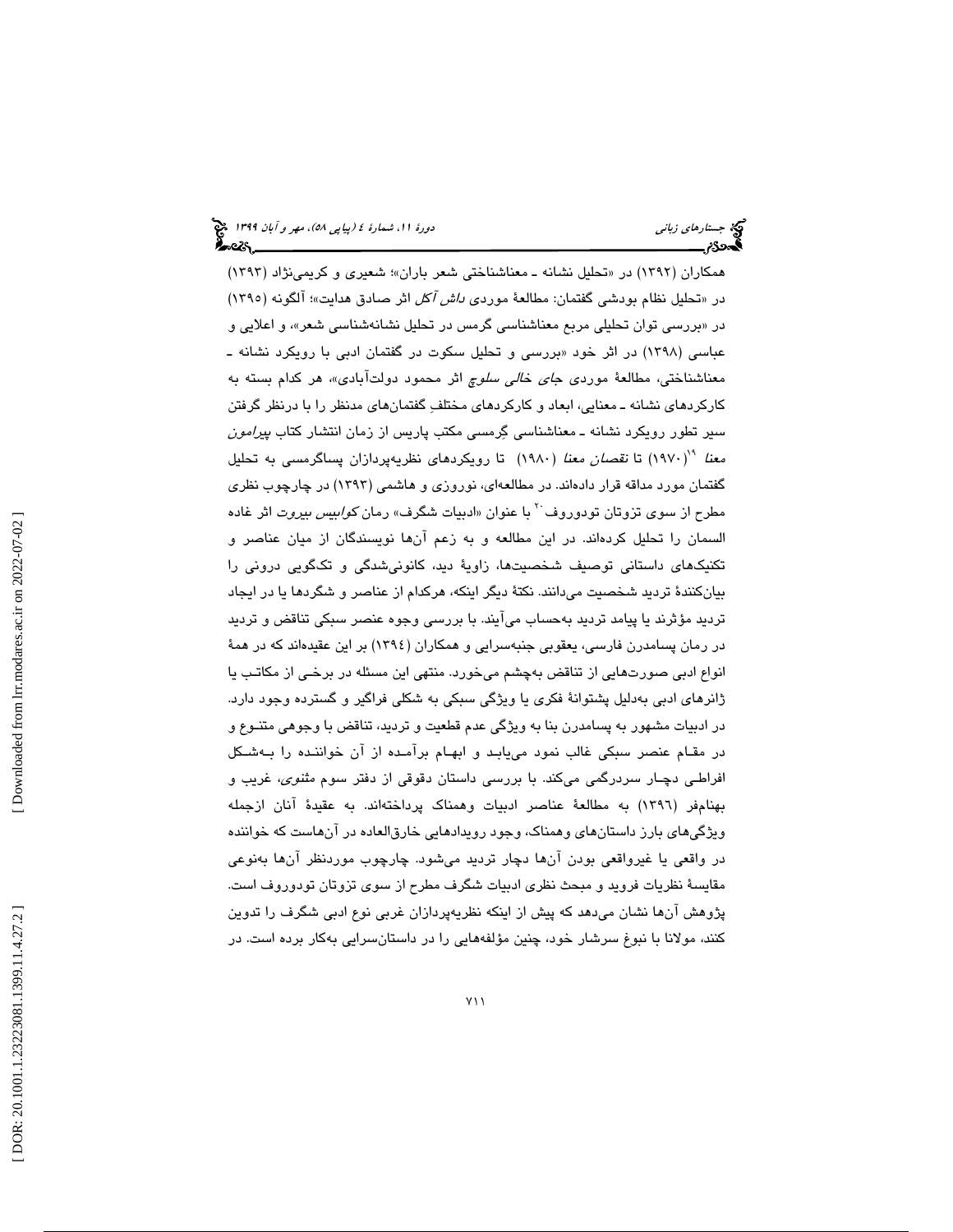داستان دقوقي، عناصري همچون زاو ية ديد، كانونيشدگي، تداعي معاني، چندصدايي، صحنه، درونمايه و تقابل، در ايجاد ترديد نقش دارند .

در پژوهش حاضر و با توجه به پتانسيلهاي نظري اين رويكرد در تحليل متن ادبي، تاكنون پژوهشى دربارهٔ مفهوم و سازوكارهاى نشانه - معنايى و گفتمانى ترديد در بطن گفتمان ادبي صورت نگرفته است. لذا، پيكرة مورد مطالعه در پژوهش حاضر كه بر محوريت ترديد استوار است قادر است نوآوری پژوهش حاضر را در سطح توصيفی - تحليلی نشان دهد. بنابراين، پژوهش حاضر اولين تلاش در اين راستاست.

## 3. چارچوب نظري

۳ـ ۱. تنش و حضور گفتمانی / نشانه - معناشناختی

در نظام گفتماني تنشي، تجربة زيستي كنشگران و حضور عاطفي آنها به همراه حساسيتهاي دريافتيشان مورد توجه قرار ميگيرد. دراين نظام بُعد فشارهاي و عاطفي ویژگی۵ای کیفی، عمقی، احساسی، نقش۵ای درونی، حالت۵ای روحی و غیره را دربر میگیرد، حال انكه بُعد گسترهای و شناختی به ویژگیهای كمی، عددی، گسترهٔ زمانی، مكانی، شناختی و تحلیلی اشاره دارد (163 :Fontanille, 1998). تنش در گفتمان، ترسیمکنندهٔ دو وضعيت بيروني و دروني است كه با يكديگر در ارتباطي نهتنها تعاملي، بلكه در رابطهٔ تنيدگي قرار میگیرند. گِرمس و کورتز (208 :1979) حضور نشانه ـ معناشناختی <sup>۲۰</sup> را نیرویی ميدانند كه در مواجهه با يك جريان يا يك گونة وجودي آن را به موضوعي شناختي تغيير ميدهد. براي درك اين تعريف لازم است بدانيم كه فضاي تنشي كه جايگاه مقابله و رودررويي عنصري از دنيا و سوژه است، حوزهاي است سرشار از حضور، حضوري حسي ادراكي، حضوري حساس. در اين حضور است كه سوژه با عنصري از دنيا روبهرو شده، ـ آن را نشانه رفته و دریافت میکند و به همین دلیل نشانهگیری<sup>۲۲</sup> و دریافت<sup>۲۲</sup> دو قطب حضور را تشكيل مىدهند. در نشانه - معناشناسى، حضور را بهواسطهٔ ميزان و نوع رابطهٔ ميان دو قطب خود يعني نشانهگيري و دريافت، درجه بندي ميكنند به اين ترتيب كه:

ـ حضور بالفعل<sup>،۲</sup> (كامل و جامع)، در حضور كامل، نشانهگيري و دريافت از قدرت و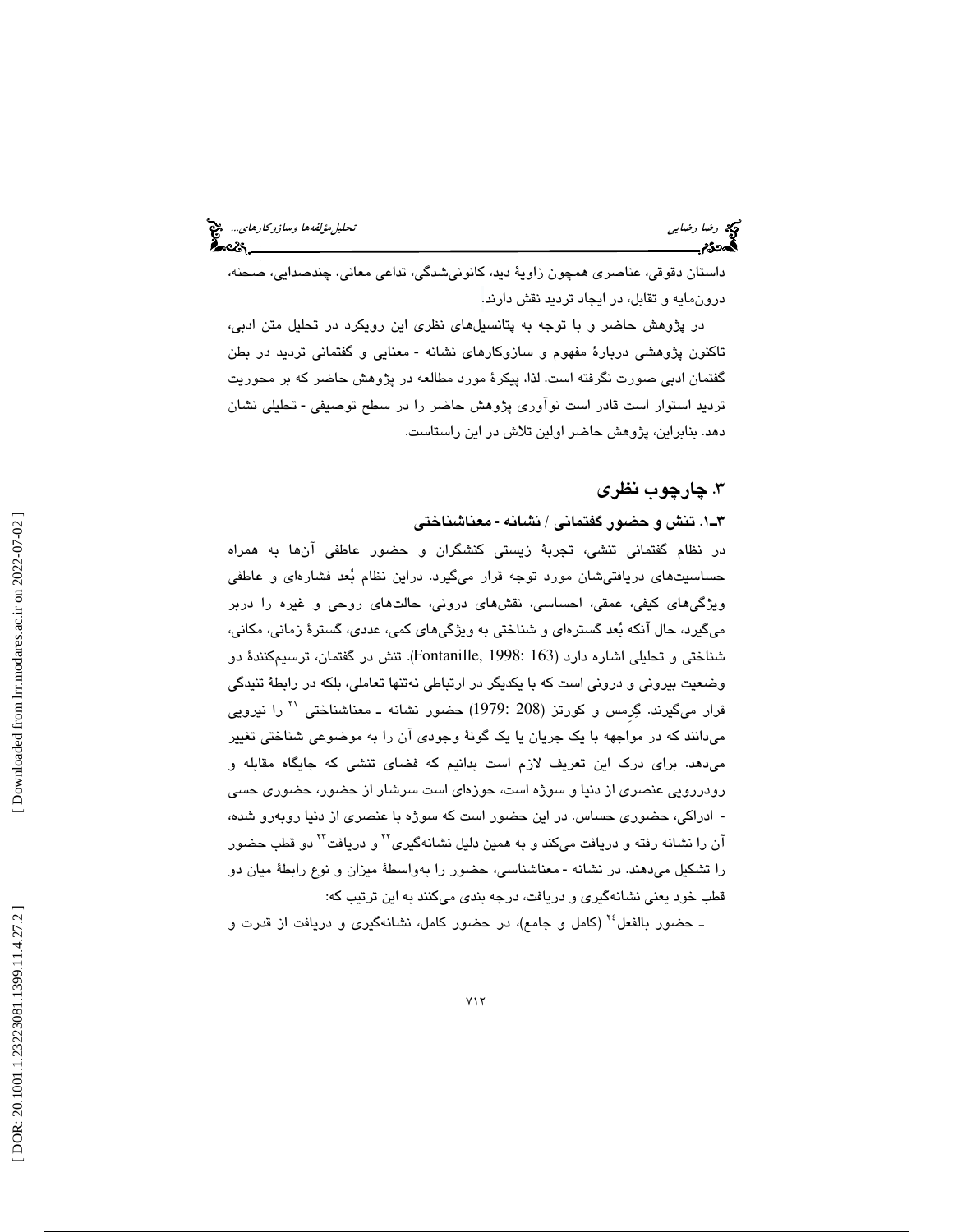# (پياپي 58)، مهر و آبان 1399 جستارهاي زباني دورة ،11 شمارة 4

شدت يكسان برخوردارند.

ـ حضور جاری<sup>۲۰</sup> (دارای نقصان)، در حضور ناقص، نشانهگیری قدرت و شدت دارد ول*ی* دريافت محدود و ضعيف است.

ـ حضور ممكن<sup>٢٦</sup> (ناكافي)، در حضور ناكافي، نشانهگيري داراي ضعف فراوان است يا تقريباً وجود ندارد، ولي دريافت كامل و جامع است.

– حضور مجازی<sup>۲۷</sup> (غایب)، حضور مجازی صد در صد تهی است. به این معنا که هم نشانهگيري بسيار ضعيف است و هم دريافت. اگر به دنبال معادلهاي زباني يا ارزشي براي انواع حضور جستوجو شود به طور كلي ميتوان گفت كه چهار نوع حضور داريم كه گفتمان محل تجلی آنها باشد. حضور رضایتبخش، در انتظار، نوستالژیک و ملالتبار و<br>کسلکننده به ترتیب با هر کدام از نوع حضوره سوژه در ارتباطاند (شعیری، ۱۳۸۹: ۱۲۹- $.(\lambda \epsilon V)$ 

اين حضور عاطفي در گفتمان با عنوان بعد عاطفي گفتمان قابل تحليل است. از مجموع افعال مؤثر<sup>۲۸</sup> (خواستن، بايستن، دانستن، توانستن و باور داشتن) و تنشهای گفتمانی به نحو بُعد عاطفي گفتمان<sup>٢٩</sup> دست پيدا ميكنيم. ژاك فونتني افعال مؤثر را افعالي ميداند كه بر افعال ديگر تأثير ميگذارند. بنابراين، اين افعال قادرند وضع يا موقعيت افعال ديگر را دستخوش تغيير سازند (164 1999:). به عقيدة وي (67 1999:)، افعال مؤثر براي توليد فضاي عاطفي بايد حداقل دو شرط داشته باشند: در تعامل با يكديگر قرار بگيرند و ميزانپذير باشند. در اين<br>حالت تنش تحقق ميµبد و ساختار ارزش خود را نمايان ميسازد. از اين ديدگاه ميتوان آن-ها را افعال ارزشي مؤثر نيز ناميد كه در جهت مثبت (فشارة بالا) و يا منفي (فشارة پايين) حركت ميكنند. همچنين، براي توليد فضاي عاطفي، اين افعال بايد با يكديگر مرتبط باشند (شعيري، ١٣٨٥: ١٠٥).

افعال مؤثر ميتوانند در يك مجموعة كلامي يا حتي در يك جمله نمود پيدا كنند. اگر بپذيريم كه چنين افعالي بهوجود آورندة زمينة تغيير در وضع افعال ديگرند يا بر آنها تأثير مینهند، میتوانیم افعال تغییریافته یا تحت تأثیر قرار گرفته را تأثیرپذیر <sup>۳۰</sup> بنامیم. در هر حال، فعل مؤثر فعلي است كه شرايط تحقق عملي اصلي را هويدا ميسازد (شعيري، :1381 148).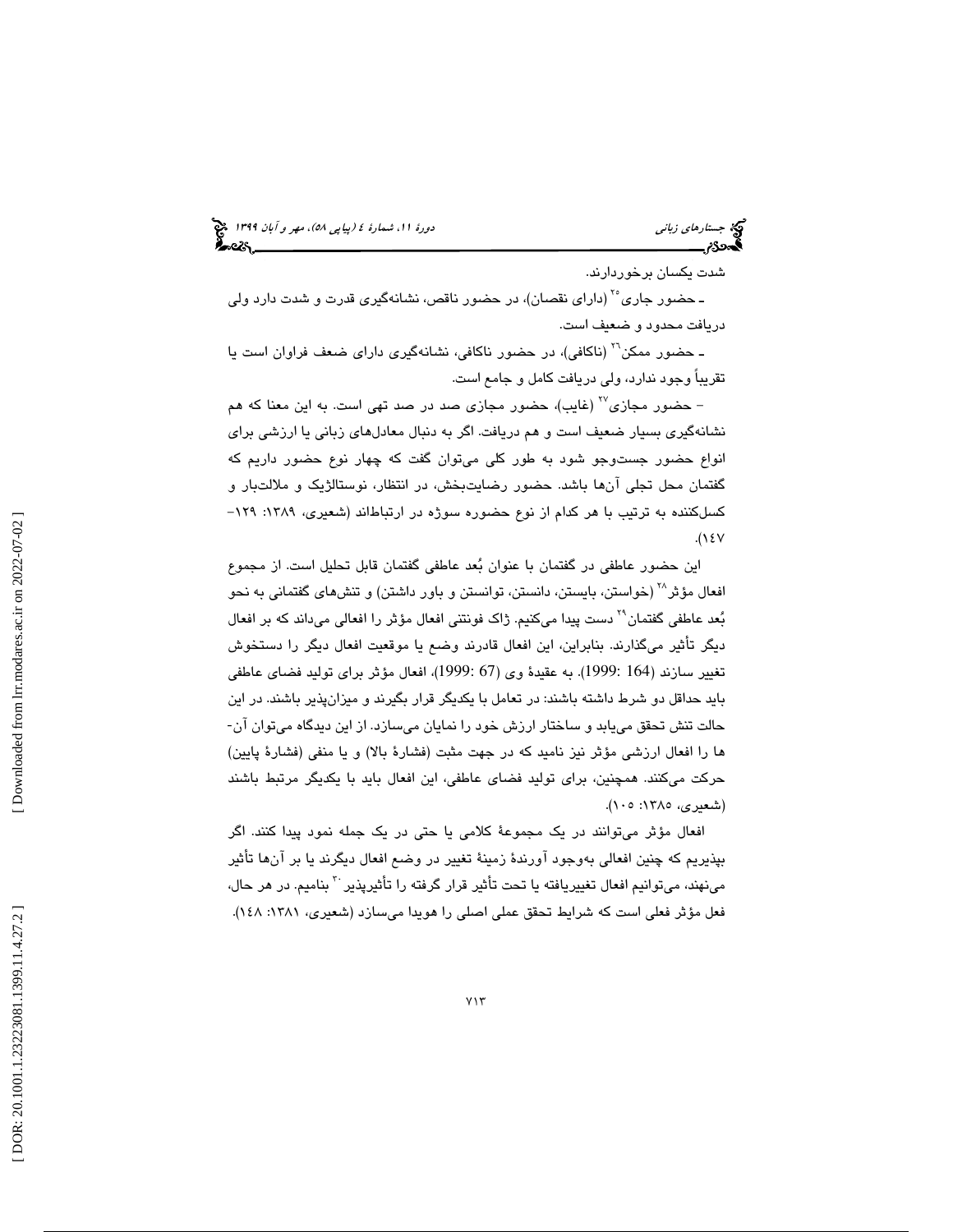$^{\prime\prime}$ ه نونتنی (1991) در مقالهٔ «گفتمان  $^{\prime}$ نمودیشده» $^{\prime\prime\prime}$  به این نكته اشاره دارد كه هرچه تعداد افعال مؤثر در شرايط كلامي بيشتر باشد به همان اندازه امكان تحقق عمل ضعيفتر و فاصلة كلامي از كنش بيشتر ميشود. درواقع، همانطور كه زيلبربرگ معتقد است، فاصله از هنجار است كه معناسازي ميكند و همهچيز بر مبناي همين فاصله شكل ميگيرد (,Zilberberg 17-36 2012:)؛ البته منظور از فاصله از هنجار، هرج و مرج معنايي نيست، بلكه نوعي ميزانپذيري است. عواطف چيزي جز ميزانپذيري نيستند. پس فاصله از هنجار سبب ميشود تا ميزانپذيري معنايي موجه باشد.

# ۳ـ۲. حضور مبتنی بر سلب و ايجاب نشانه - معناشناختی در نظام گفتمانی بوِشي

تفاوت مهم نظام بوشی با نظام كنشی در این است كه «بـودن» بــه مهــمتـرین دغدغــهٔ ســوژه تبديل ميشود. منظور از بوِش نوع حضور سوژه در زمان و مكان اسـت كـه همـان طـور كـه شعيري (:1395 93) بدان اشاره ميكند بر اساس نوع ارتبـاط حسـي ـ ادراكـي كـه بـا محـيط پيرامون برقرار ميكند، تعريف ميشود. تاراستي (24 2000:) بر اين اعتقاد است كه هيچچيـزي برا*ی* هر سوژه مهمتر و سختتر از «بودن» نيست. هر لحظه از حيات سوژه با مسئلهٔ بـودن گره خورده است؛ بهگونهای كه هیچ لحظهای كه بودن من در آن شكل گرفتـه اسـت، تضــمینی براي بودن من در لحظهاي ديگر نيسـت . سـوژ ة نشـانه ـ معناشـناختي چيـزي جـز مجمو عـه بودنهايي نيست كه در طول زمان شكل گرفتهاند. هر بودني خود در محاصرهٔ بـودن قبلـي و بودن بعدي قرار دارد. به همين سبب در هر بودن جديد، سوژه ميتواند اسـتعلا يابـد ، سـقوط كند و يا دچار تغييرات در نوع حضور و يا استحاله شود. كورتز (106: 1991) مراحلي را كه كنشگر از مرحلة شكلگيري تا مرحلة تحقق طي ميكند، به اين ترتيب معرفي ميكند: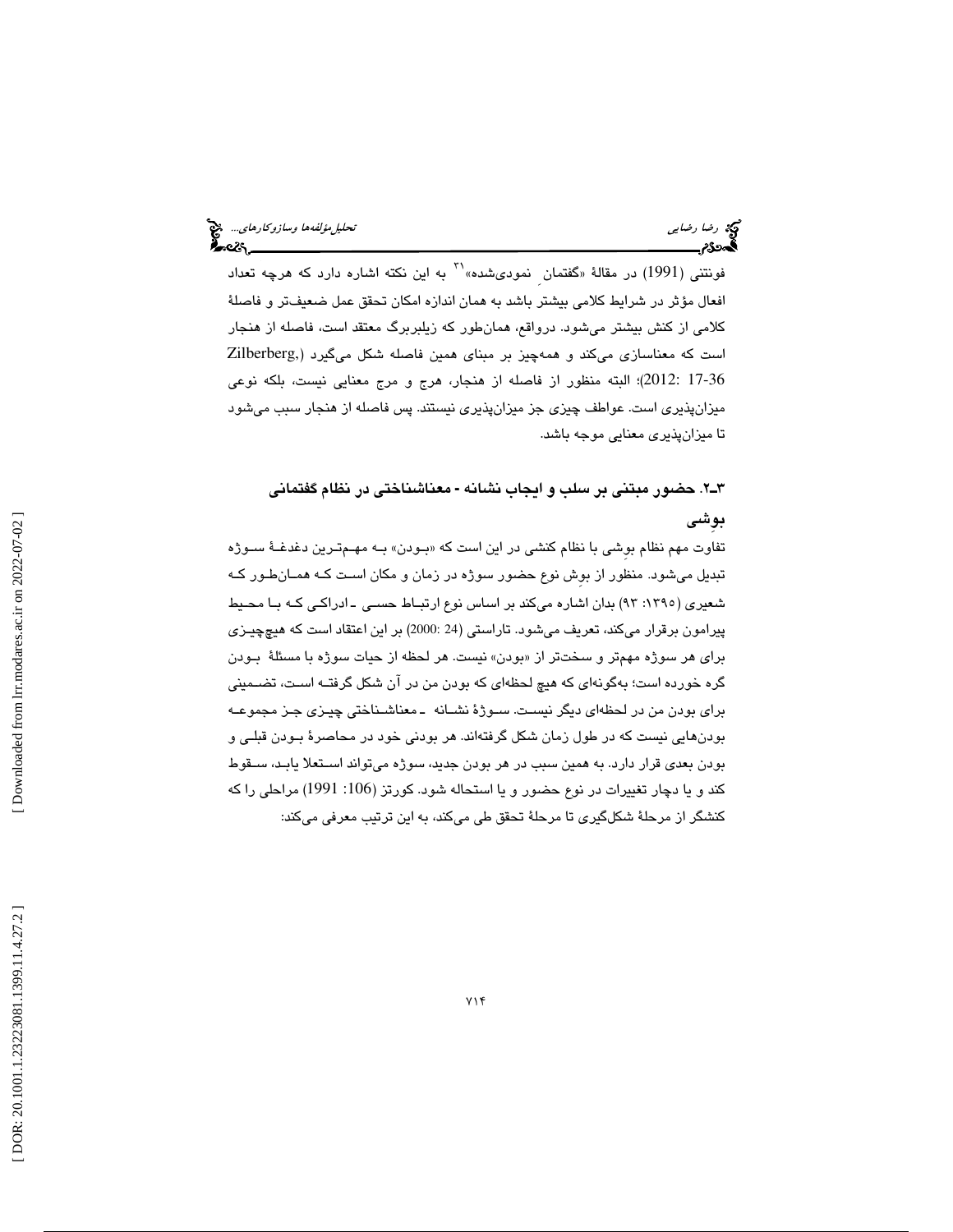(پياپي 58)، مهر و آبان 1399 جستارهاي زباني دورة ،11 شمارة 4

جدول : 1 فرايند بودشي حركت كنشگران **Table1:** Existential process of actants' presence

| حرکت کنشگر بر اساس افعال مؤثر    |                 |                         |
|----------------------------------|-----------------|-------------------------|
| كنش                              | توانش           |                         |
| مرحلة بالفعل                     | مرحلة بالقوه    | مرحلهٔ مقدمات <i>ی</i>  |
| (تحقق عمل)                       |                 |                         |
| شدن، بەانجام رساندن              | دانستن، توانستن | خواستن، بايستن          |
| فاعل تحققيافته يا فاعل<br>بالفعل | فاعل بالقوه     | فاعل ابتدایی یا مقدماتی |

در نظام بودشي نظام خطي به نظامي تلاطمي تبديل ميشود. از ديدگاه نشانه ـ معناشناسي، تلاطم، سوژهاي را ترسيم ميكند كه همواره با مسئلة بودن خود مواجه است. بودن به اين دليل نميتواند روند خطي داشته باشد كه بهواسطة حضور كنشگر در لحظه معنادار ميشود. در اين حالت، ديگر كنش در گفتمان مركزيت ندارد، بلكه دغدغة اصلي سوژه، به بودن خود معنا دادن و گريختن از تهي شدن است. بر اين اساس، ميتوان گفت كه گفتمان بودشی محل بروز چالش بین معنا و نقصان معناست. تاراستی (24 :2000) در ادامه مسئلة دازاين (و يا در اين جهان بودگي) را پيش ميكشد.

در ادامه مرحلهٔ دازاين<sup>۲۲</sup> را كنش نفي<sup>۳۲</sup> ميiاميم (ibid). اما اگر حركت كنشگر ادامه يابد و از اين مرحلهٔ نفي به مرحلهٔ پختگي و استعلا برسد و به دازاين باز گردد، اين مرحله را «ايجاب» مينامند. توالي كنش نفي و ايجاب سبب خلق استعلا نزد كنشگر ميشود و به اين ترتيب كنشگر بهعنوان خالق معنا ظاهر ميشود. بسياري از اين ابژهها درمرحلهاي كه دازاين را ترك ميكنند، معني خود را در آنجا ازدست ميدهند و ابژههايي كه معني خود را حفظ ميكنند، به محتواي جديدي دست مييابند كه اين محتوا بهوسيلة يك تجربة بوِشي ناگفتني، كاملاً غني و پخته شده است. درواقع، معنا از طريق سفري كه كنشگر انجام داده است، متولد ميشود (شعيري، :1395 93). به اعتقاد تاراستي ( 2000 ،) شوِشگر اداز يني را كه در آن قرار دارد، نفي ميكند. دازاين به معنى دنيايي با نشانههاي عيني است كه رفتهرفته به نشانههايي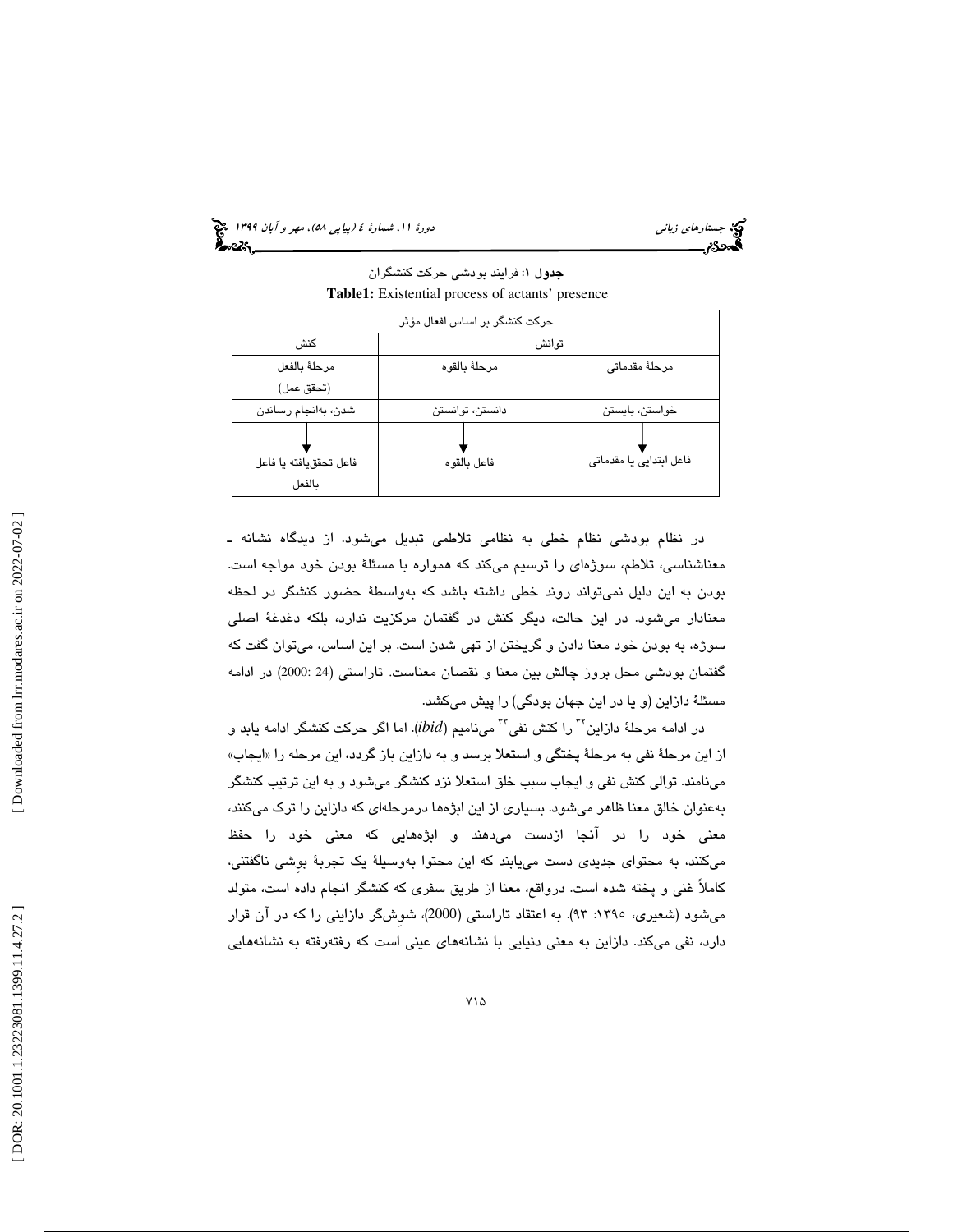روزمره تبدیل شدهاند، اما اتفاق مهم این است که شوشگر درون دازاین احساس خلا و نقصان میكند. برای عبور از این خلا، اولین كنش، همان نفی دازاین است. شوشگر پس از انجام یک جهش به دازاین بعدی راه مییابد که در تضاد با دازاین قبلی قرار دارد؛ یعنی دازاین قبلی همهٔ ارزشهای خود را ازدست میدهد. نفی دازاین قبلی، اولین حرکت استعلایی شوشگر بُوشی است. استعلا را بايد در اينجا بەنوعى ديالكتيك بين «بودن» و «نه ـ بودن» تعبير كرد. دربازگشت از كنش نفی كه موجب استعلای دازاین شده است، شوشگر دازاینی را كه حالا در آن قرار دارد متفاوت مييابد. بسياري از ابژهها معناي قبلي خود را ازدست داده و معنايي جديد يافتهاند. اما آنهايي كه معناي خود را حفظ كردهاند، با توجه به تجر بة جديد شوِش گر و تفاوت دازايني و بر اساس تجربهٔ بوشي، در تجربهٔ خود تجدید نظر ميكنند، حال یا به استعلا ميرسند و يا سقوط ميكنند و دچار استحاله مي شوند (به نقل از شعيري، ١٣٩٥: ٩٤).

### 4. تحليل دادهها

. 1ـ4 انگار گفته بودي ليلي: خلاصة داستان

شراره همسر خود، علي، را در حادثة بمباران ازدست ميدهد و براي داشتن زندگي مستقل به همراه پسرش سياوش روزهاي سختي را تجربه ميكند. مستانه، خواهر علي، با محمود، يكي از همسلوليهاي برادرش، در زندان سياسي قبل از انقلاب، آشنا ميشود و ازدواج ميكند. محمود مردي رواني و فريبكار است كه توانسته با شيادي مريداني را به دور خود جمع كند. مستانه پس از مرگ مادر، خسته از شكنجههاي روحي و جسمي محمود، به خانة شراره پناه ميآورد. مردي از آشنايان قديمي شراره كه روابط خوبي با همسرش ندارد به شراره اظهار علاقه ميكند و شراره كه مايل به ازدواج دوباره است، سعي ميكند خاطرات گذشته را فراموش و زندگي تازهاي را در كنار آشناي قديمي آغاز كند. مرد همسرش را طلاق ميدهد تا با شراره ازدواج كند. سياوش پسر شراره با فيلمبرداري از يكي از مجلسهاي عارفانة محمود و مريدانش، به راز محمود و فريبكاريهايش در برابر مريدان پي ميبرد. سياوش ناپديد ميشود و مستانه خودكشي ميكند. شراره به جستوجوي سياوش ميپردازد و آشناي قديمي را از ازدواج با خود نااميد ميكند.

از ويژگي عشق، نفي ترديد و تسليم محض است، اما همهٔ داستان اين رمان بر مفهوم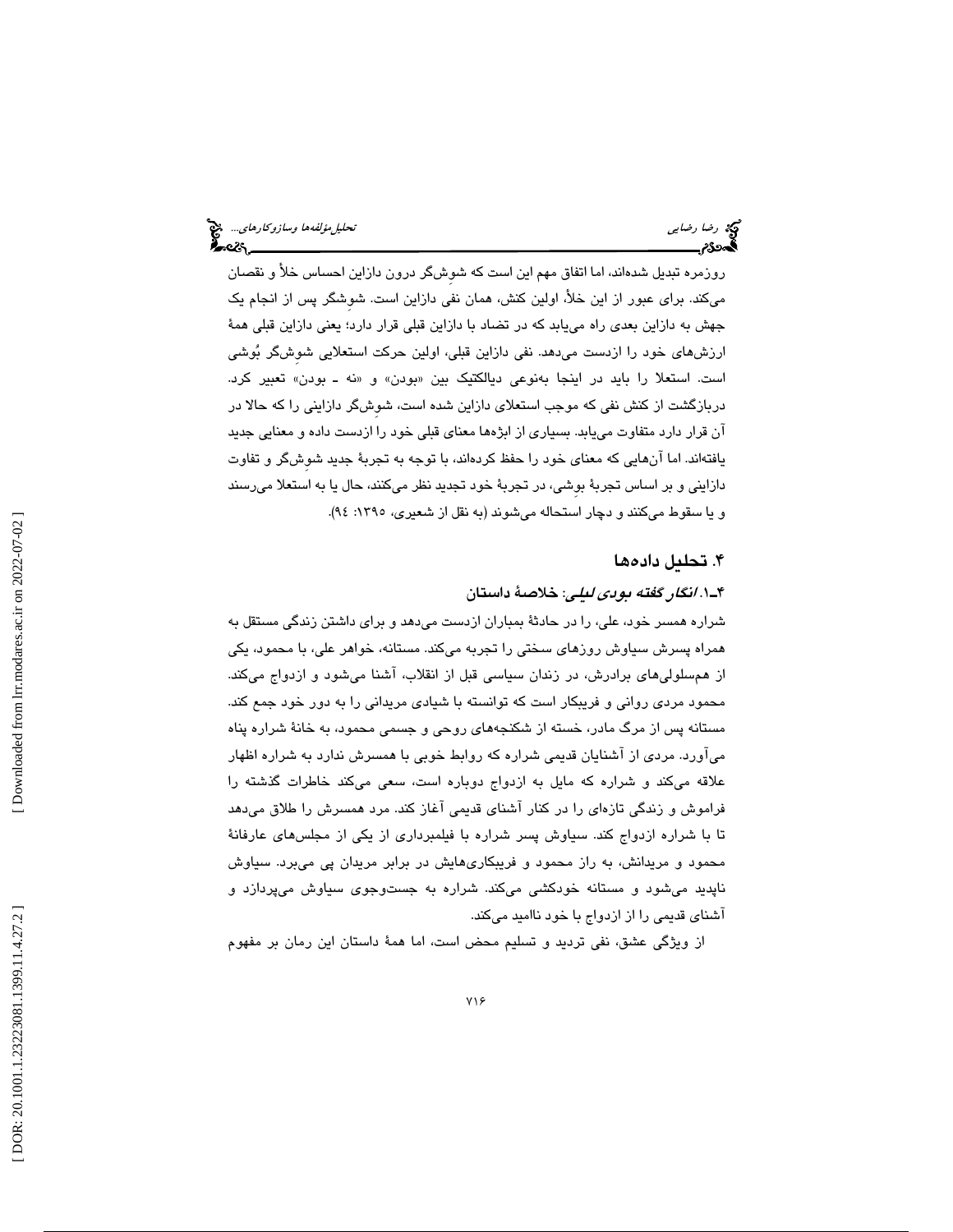ترديد بنا شده است. شراره و مستانه يعني دو گفتهپرداز/ راوي داستان در ترديد وجود عشق و نسبت عاشقانه دستوپا ميزنند و به نوعي در رسيدن به انگارة ليلي يكي از ديد علي و ديگري از ديد محمود وارد فضايي رقابتي ميشوند. در اين فضاي نشانهاي مستانه دست به خودکشی میزند و شراره نیز درنهایت دچار نوعی استمرار در بودن خویش میشود و راه به سوي وضعيتي ايجابي نميبرد.

۴ـ۲. تكثر و آشفتگى افعال مؤثر بهمثابهٔ مؤلفههاى نشانه - معنايى ترديد: عبور از نظام كنشي به نظام تنشي.

همانگونه كه شعيری (١٣٩٥: ٦٢) به ان اشاره میكند «گاهی با روايتهايی مواجه میشويم كه كنشي در آنها اتفاق افتاده و پس از آن همهچيز بر مبناي تنش پيش ميرود. درواقع ، كنش بهانهای است برای اینکه فرایند تنشی شکل گرفته و سپس کل جریان روایی را هدایت كند». در روايت اين رمان نيز ما با گفتهپردازي بهنام شراره روبهروايم كه پس از سيزده سال از كشته شدن همسرش (علي) در يك بمباران، هم اكنون در خانة خود نشسته است و خاطرات گذشتة خود را مرور ميكند. اما دو مسئلة بسيار مهم كل روايت تنشي اين گفتمان را در سيطرة خود قرار داده است. اول اينكه مستانه ميخواهد بداند كه آيا ليلي معشوقة علي بوده است و دوم اينكه آيا ميتواند خود را از چنبرة خاطرات گذشتة خود و زندگي با علي برهاند يا نه. همين موضوع او را در وضعيتي كاملاً سلبي قرار داده است. بحران تنشي از همين جا يعني ليلي بودن شروع ميشود و حالا تمام جستوجوي شراره پي بردن به اين موضوع است. او شوِشگري است كه خواستن او را در مرحلة مقدماتي قرار داده است.

پس از ازدواج، شراره و علي براي گذارندن ماه عسل خود به مشهد و به زيارت حرم امام رضا ميروند. در حرم و حين زيارت و دعا، شك و ترديد به جان شراره ميافتد و او را رها نميكند تا جايي كه نميداند كه علي در دل آرزوي چه كسي را ميپروراند؟ ليلي؟ و داستان بدين شكل ادامه پيدا ميكند:

چه دعايي ميكردي؟ چرا هيچ وقت از تو نپرسيدم آن روز چه دعايي كردي؟ دلم ميخواهد بدانم آن لحظه به آن دختر چشمسياه قد بلند هم فكر ميكردي يا نه؟ اصلاً او را ميشناختي؟ اگر كسي ميگفت ليلي سرت را بر ميگرداندي؟ ميدانم اگر آن روز را در ذهنت مرور كرده باشي به هيچ دختر چشمسياهي فكر نكردهاي. به من هم فكر نكردهاي. اما ليلي را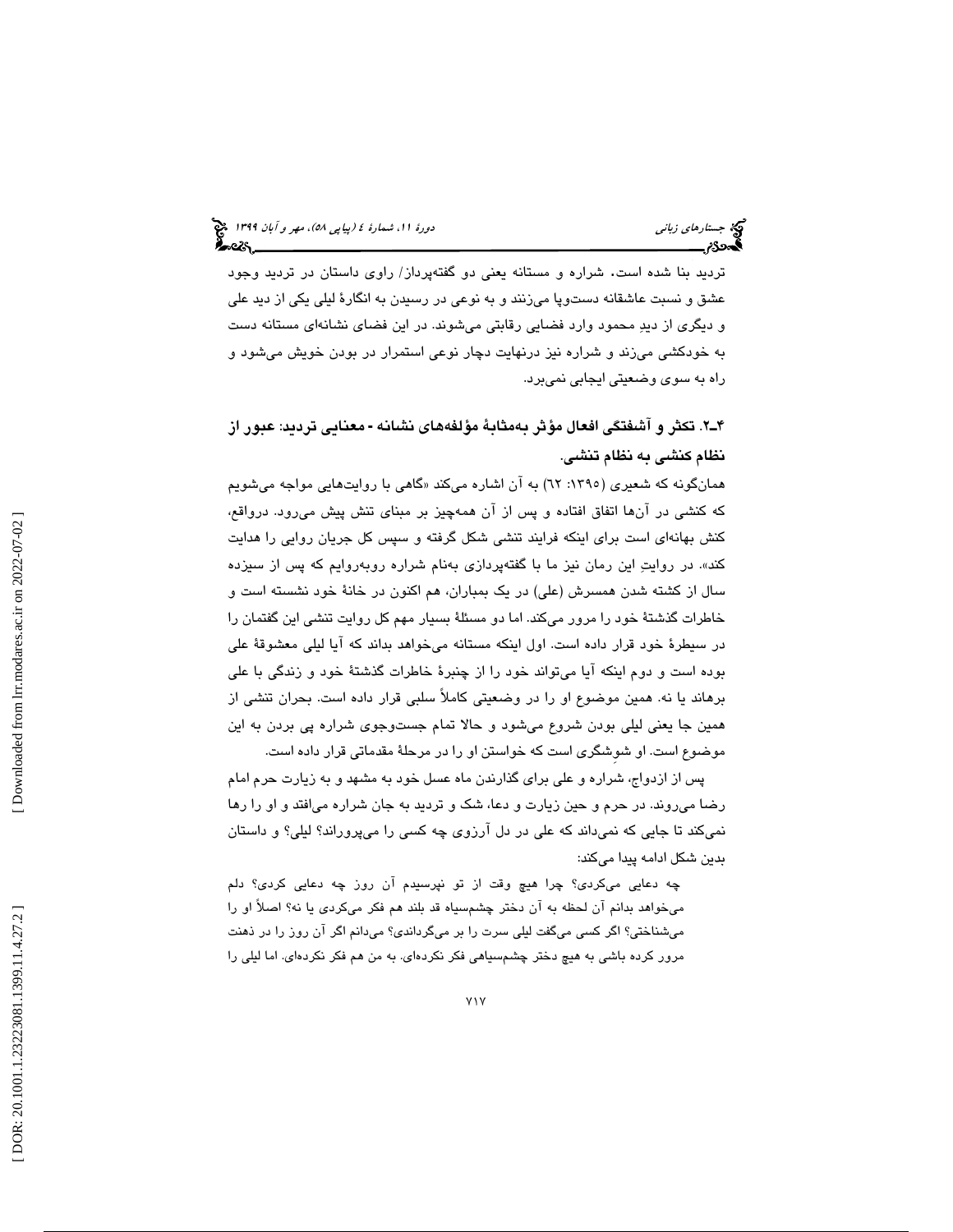نميدانم. هر چند وقتي فكر ميكنم به حركت لبهات، آن روز و آن لحظه انگار گفته بودي ليلي (شاملو، :1379 11- 12 ) .

درواقع، اين گفته بهنوعي كل روايت را در خود خلاصه ميكند و تنش محوري آن را و ترديدي را كه بر كل گفتمان حاكم هست نمايان ميسازد. اين ترديد تا جايي پيش ميرود كه حتي شراره را به شك مياندازد كه آيا علي او را دوست داشته است يا نه؟

تو از آن آدمهايي نبودي كه احتياج دارند به كسي محبت كنند؟ به يك آدم كاملاً تنها مثل من؟ نميدانم. ولي آخر چرا بين آن همه دختر چشمسياه قد بلند ِ كتابخوان آمدي سراغ من و گفتي تنها موندي؟ راستش را بگو، اگر تنها نبودم، باز هم ميآمدي سراغم ؟ (همان: 16 ).

همانگونه كه شعيري (:1395 63) به آن اشاره ميكند تنش در بعد عاطفي همواره تورمزاست. منظور از تورم اين است كه با شرايطي مواجهايم كه امكان نشر و پخش عوامل و عناصر كمي و كيفي در فضا وجود ندارد. فشارهٔ عاطفي «ترديد» تا پايان روايت يعني زماني كه گفتهپرداز (شراره) هيچ پاسخي براي پرسشهاي خود نمييابد نيز ادامه مييابد. گفتهپردازهاي رمان يعني شراره و مستانه پيلهاي را به دور خود ميتنند بهنام انگارهٔ ليلي و آنقدر اين پيله را به دور خود ميتنند كه ديگر راه گريزي از آن ندارند. تمام توانش عاطفي گفتهپردازها در يك نقطه جمع شده است. به بيان ديگر در پايان روايت در فصل هشت، شراره تمامي توانش مؤثر خود را ازدست داده و همة آنها را به مخاطبش (علي ) كه دارد با او گفتوگو ميكند، واگذار ميكند و به بياني ناكنشگري تمامعيار است و حضورش كاملاً مجازي است:

علي فقط تو ميماني، تو ميداني و مطمئنم. علي، چشمهاي من ديگر جايي را نميبينند. تو به جاي من نگاه كن، تو ميتواني، تو ميداني.درست است كه خيلي وقت است با تو حرف نزدهام، اما واقعيت و شايد حقيقت هم اين است كه فراموشت نكردهام. هنوز هم وقتي فكر ميكنم به حركت لبهات،آن روز و آن لحظه كه كبوترها نشستند روي سر دخترك كوچولو، ميبينم انگار گفته بودي ليلي (همان: 182 ).

حال استدلال اين است كه همة زندگي شراره و تمام فضاي حسي ادراكي او هم اكنون ناشي از تنش شكل گرفته است و همه چيز به يك نقطه تبديل شده است؛ يعني انگارة ليلي در ذهن علي. همة زندگي شراره هم اكنون در گرو اين تنش است. تنش از اينجا شكل ميگيرد كه سوژه در ابتدا نميتواند هيچ اقدام يا كنشي در جهت رفع وضعيت سلبي و رسيدن به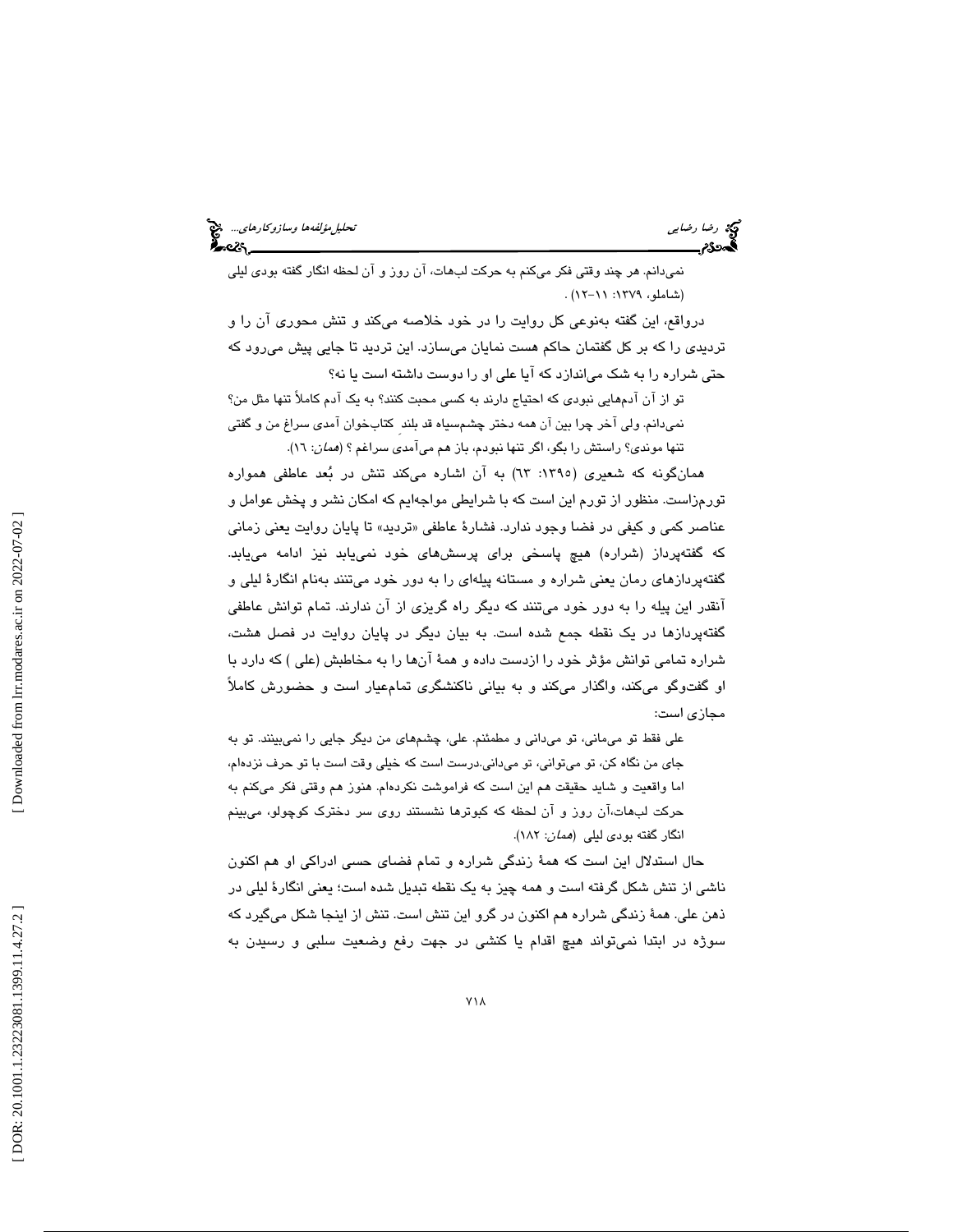وضعیت ایجابی و رفع تنش انجام دهد. درواقع، او منفعل است و فقط در نقش یک سوژهٔ<br>شوشی ظاهر میشود که حالتهای مختلف را میپذیرد، تحمل میکند و تحت فشار قرار می-گيرد. كنشهاي او تحت تأثير قرار ميگيرد و به قول ژان كلود كوكه<sup>،۲</sup> (123 :1997) به ناكنشگري تبديل ميشود. اين سرگشتگي و ناتواني تا جايي پيش ميرود كه او آرزو ميكند كه شرايط به گونهاي ديگر بود و او را مجبور ميكرد يكي از راهها را انتخاب كند و از ترديد رهايي يابد (كرباسي، ١٣٩٣: ٣٣١). در كشمكش و تلاش براي رسيدن به اثبات و يا شرايط ايجابي، ترديد در ليلي بودن اين بار جاي خود را به حس تملك و حسادت عاشقانه ميدهد. چنين ميتوان گفت كه در پرسپكتيو روايي اين رمان علي قرار گرفته كه شراره و مستانه هر يك در رقابت با يكديگر موقعيت خود را براي ليلي بودن و ليلي شدن با او تنظيم ميكنند. به بيان ديگر، در اين ميان علي واسطهاي است كه حضورِ غايبش براي رسيدن به انگارة ليلي ضروري مينمايد تا جايي كه مستانه نيز حتي بعد از ازدواج انگارة ليلي را در ذهنيت علي دنبال ميكند:

انگار نه انگار با محمود مينشسته و دستش را مي گذاشته توي دست محمود. ميگفت مي- نشسته و تو را تماشا ميكرده. ميگفت بار اول كه محمود را ديده ميخواسته خبر مردن تو را بدهد. ميبيني انگار اصلاً چيزي ديگري اين وسط نبوده جز تو (همان: )37.

ترديد» در انگارة ليلي يا همان معشوقه بودن همانطور كه گفتيم اين بار موجب » شكلگيري درونة عاطفي حسادت در شراره ميشود. گويا كه شراره و مستانه در يك رقابت ميخواهند گوي ليلي شدن را از يكديگر بربايند. به همين دليل با نوعي گفتمان مواجهايم كه در آن تنش منشأ و سرچشمة كنش بهشمار ميرود. در اين رمان تنش ناشي از علاقة زياد به علي، شراره (همسرش) را در وضعيتي قرار داده است كه از ابراز علاقة هر كس ديگر به او دچار حسادت حماقت و يا ديوانگي ميشود و بدون اينكه اين رفتار تنشي را ارزيابي كند به ناكامي كنشي ميرسد كه خود نوعي كاربرد عاطفي دارد. شراره ميگويد:

شايد اگر مستانه تنها از محمود ميگفت، از خودش و يا حتي از هر كس ديگر ميتوانستم گوش كنم. اما از تو مي گفت. براي همين هم نتوانستم تحمل كنم. اسمش را هر چه ميگذاري بگذار .حسادت، حماقت يا ديوانگي (شاملو، :1379 )43 .

طبق الگوی زیلبربرگ (28 :2012) محور x كه بُعد شناختی بر آن سوار است و كمیت را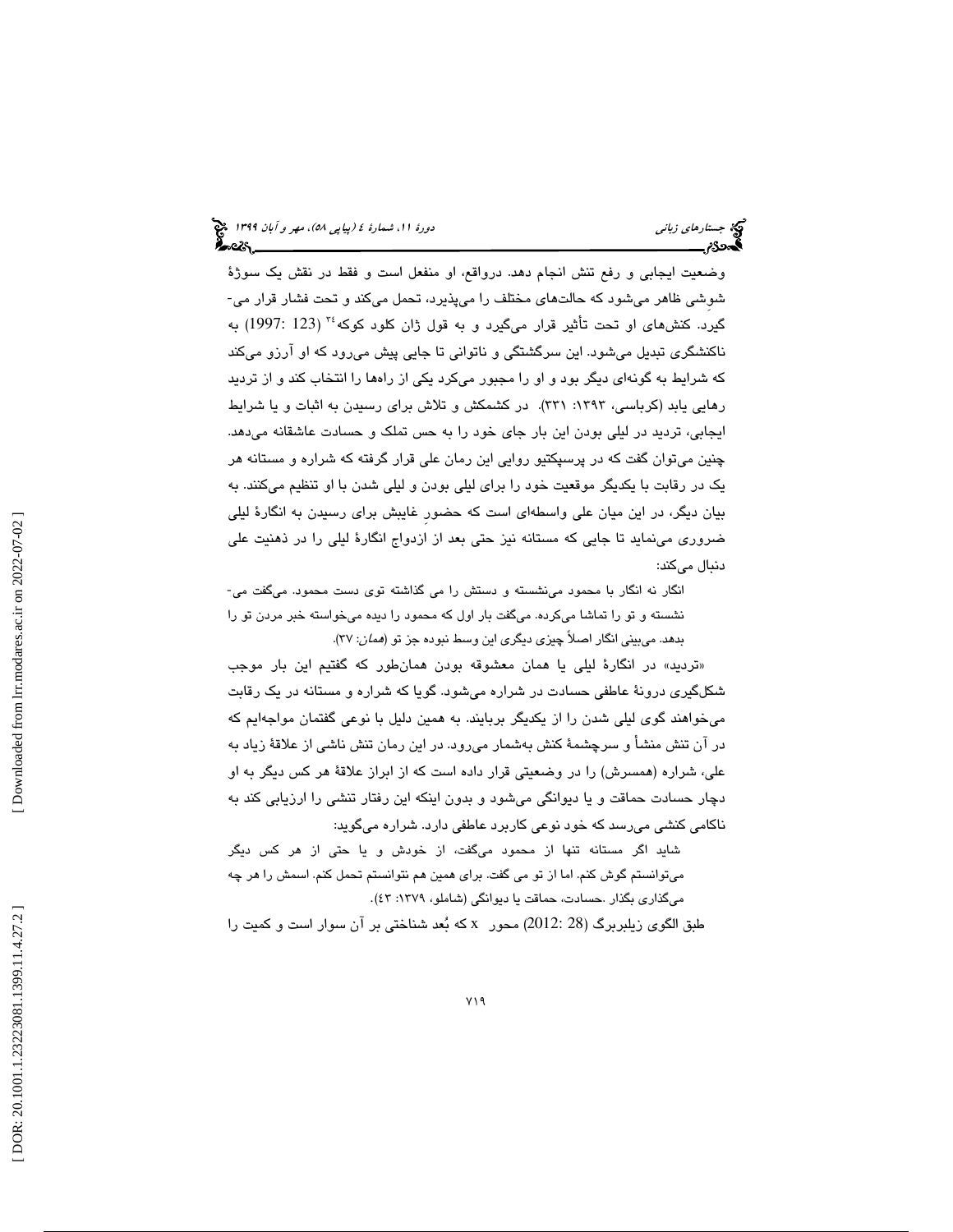میرساند و محور Y كه بعد عاطفی یا كیفیت بر آن جاری است، به الگوی گفتمان تنشی ناهمسو منجر ميشود. در اينجا ميبينيم كه حسادت بيش از حد شراره دربارة صحبت از علي در اوج محور  $\rm Y$  یا همان محوری که بُعد عاطفی را نشان میدهد قرار گرفته و به نوعی بر محور  ${\rm X}$  سوار است كه اين خود نشاندهندهٔ اوج بعد عاطفی اين گفتمان است. پس همانطور كه مشاهده شد، تكثر و آشفتگي افعال مؤثر كنش را به حاشيه رانده است و نقش آن را به حاشيه ميراند. به بياني ديگر، هر چه تعداد افعال مؤثر در شرايط كلامي بيشتر باشد به همان اندازه امكان تحقق عمل ضعيفتر و فاصلة كلامي از كنش بيشتر ميشود. همانطور كه ميبينيم از همبستگي گسترة محدود و حداقلي با فشارة عاطفي بالا ساختار تنشي حسادت و رقابت شكل



ش<mark>کل۲:</mark> نمودار تنشی حسادت در رمان *انگار گفته بودی لیلی* **Figure 2:** Tensive scheme of jealousy in the novel "*As you had told Leyli* "

# ۴-۳. به سوی نشانه - معناشناسی تردید: *انگار گفته بودی لیلی* نظام گفتمانی <mark>تن</mark>شى - بوشى با كاركرد سلبى و سقوط

در فصل چهارم رمان، گفتهپرداز مستانه است و روايت داستان را به عهده دارد. اين فصل به بيان خاطرات مستانه ديگر گفتهپرداز رمان و شرح جزئيات زندگي و ازدواجش با محمود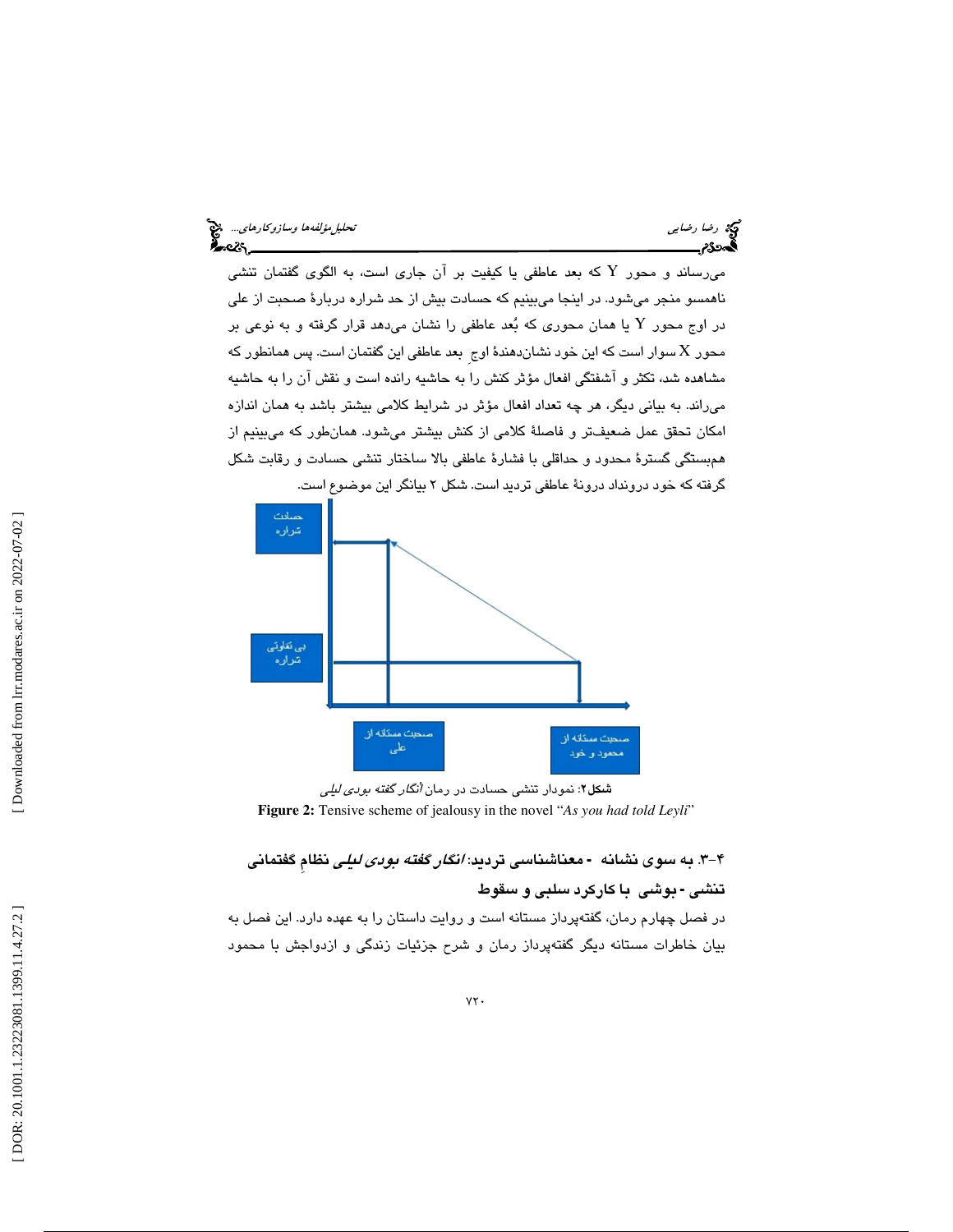دوست قديمي علي و بيان حالات روحي و رواني و تنشهاي ناشي از زندگي پرتلاطم مستانه با محمود كه ديگر آن كسي نبوده كه روز اول او را ديده است، اختصاص دارد.

مستانه نيز درپي انگارة ليلي است، اما هنگامي كه خود را در مسير انحرافي ميبيند از زندگي خود با محمود نميتواند به ايجاب و ثبات برسد. همانطور كه شعيري (:1395 64) به آن اشاره ميكند اگر كنشگري نتواند نسبتبه خود به برداشتي ايجابي برسد در وضعيت سلبي قرار ميگيرد. به همين دليل است كه مستانه پس از آغاز زندگي مشترك با محمود و ورود به خانة او حضور خود را داراي اختلال و نقصان ميبيند. چرا كه تنش با مسئلة حضور پيوند دارد و مستانه هم اكنون بين حضور و غياب دست و پا ميزند و نميتواند حس امنيت را در كنار محمود بهدست بياورد، چرا كه ديگر محمود را آن فردي كه روز اول ديده بوده نمييابد. در اينجا با نوعي گسست مكاني، عاطفي و تنشي مواجه ميشويم. در فصل چهار رمان چنين ميخوانيم:

نفهميدم چرا گريهام به فرياد تبديل شد. به بلندترين فريادي كه تا آن روز كشيده بودم و يا شنيده بودم. محمود روبهروي من نشسته بود. ديگر هيچ شباهتي به آن محمود كه بار اول ديده بودم ندارد. آرام از جايم بلند شدم و رفتم توي اتاق خواب. ساك لباسهايم را بستم. ميدانستم محمود نخواهد پرسيد چه كار ميكنم .لازمم نبود بپرسد سالهاست تمام افكارم را میخواند. با خودم گفتم بايد بروم. بريده شده بودم از محمود، از ليلی بودن و از بی شما<br>بودن، بريده شده بودم. محمود ديگر برايم وجود نداشت. از همان لحظه همه چيز آن خانه به-نظرم كودكانه آمد. فهميدم ديگر نميتواند تنم را با شلاق سياه كند (شاملو، :1379 63 ) .

اين گسست عاطفي و تنشي از انگارة ليلي براي مستانه تا آنجا پيش ميرود كه ديگر او به نفي معشوقة كسي بودن و عدماعتماد به عشق و عاشقش كه محمود بوده است ميپردازد و يا به بيان ديگر دازاين 1 را نفي ميكند:

دروغگو نشدهام، اما آنقدر بدذات شدهام كه جلب هيچ نگاهي نشوم و باور نكنم كسي ميتواند در اين دنيا عاشق باشد بهخاطر معشوق. نه. ذهن هر كسي را جستوجو كردم چيزي جز عكس خودش نديدم (*همان*: ٦٥).

اما مستانه دليل اين بحران را دقيقاً همان جايي جستوجو ميكند كه محوريت روايت رمان بر پاشنة آن ميچرخد. يعني علي و انگارة ليلي در نظر او. مستانه وجود خود را مديون حضور وجود علي ميبيند و با كشته شدن و سقوط او، مستانه نيز سقوط ميكند: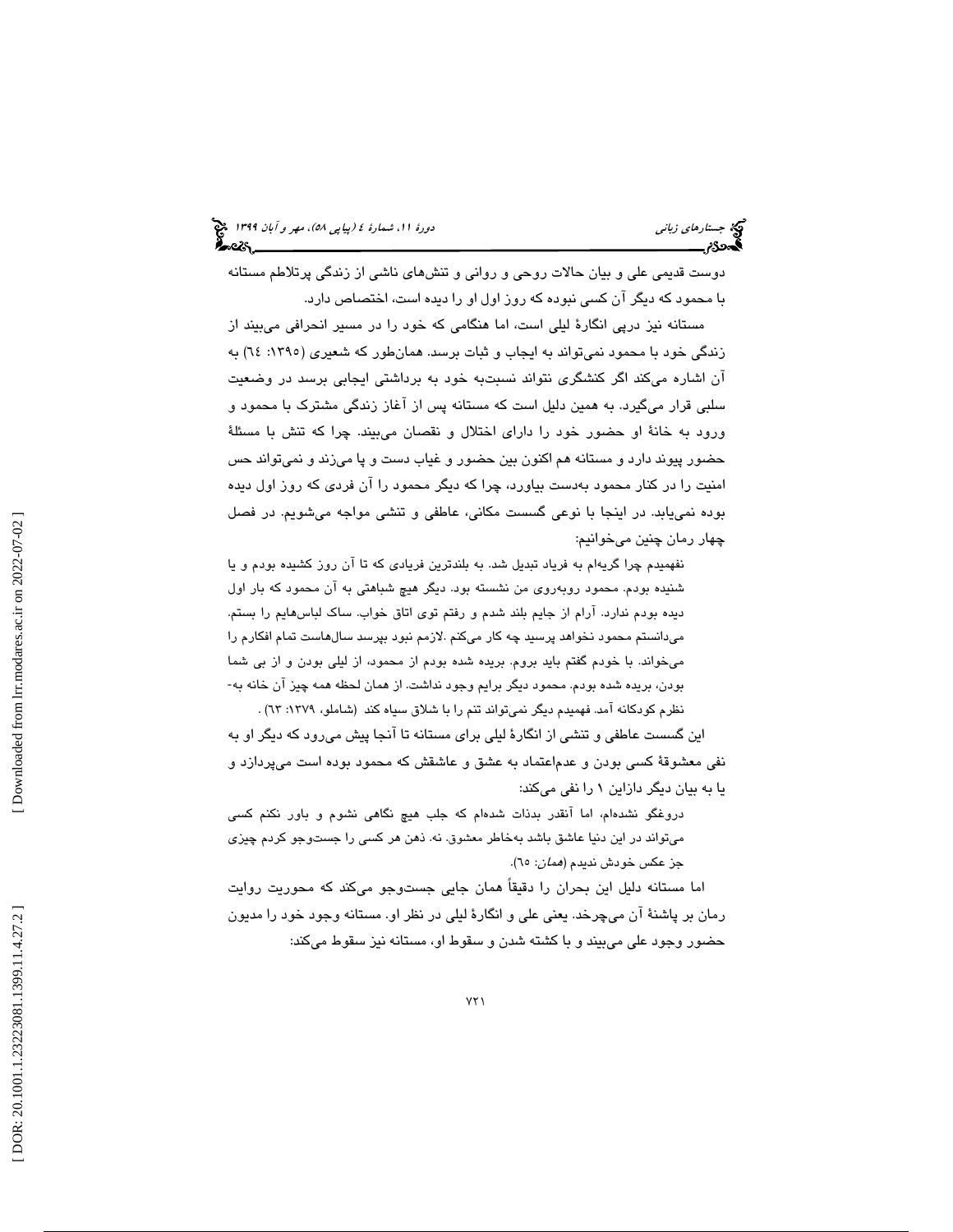شراره من به علي احتياج داشتم، لااقل احتياج داشتم بفهمم بعد از علي چه اتفاقي براي من مي- افتد. فقط فهميده بودم وقتي علي از ايوان سقوط كرد، من هم سقوط كردم. وقتي علي پرت شد، چيزي در من سقوط كرد كه هنوز هم سقوط ميكند و تمام نميشود (همان: 74 ).

نقصان در زندگي مستانه از آنجا ناشي ميشود كه حتي پس از ازدواح با محمود هنوز در عوالم خيال خود با علي و مفهومي كه او از انگارة ليلي و معشوق در ذهن ميپروراند با محمود زندگي ميكند. اين حضور جاري علي تا جايي پيش ميرود كه حتي هنگامي كه مستانه براي قدم زدن با محمود از خانه خارج ميشود و محمود از او دربارة علي ميپرسد، به قول فونتني (1999:100) درونة عاطفي اضطراب در او شكل ميگيرد و اين بار جسم او را درگير ميكند:

محمود سرش را گرفته بود رو به آسمان. از من پرسيد دلم براي علي تنگ شده؟ دلتنگي نبود، حال عجيبي بود. تن شل شده بود. استخوانهايم ديگر نميلرزيد. مثل عروسكهاي پنبهاي لخت و بياستخوان شده بودم (شاملو، :1379 80 ).

پس در اينجا شاهديم كه انگارة ليلي و تصوير معشوق را نيز به نوعي علي به ذهن محمود تزريق كرده است، چرا كه مستانه نيز هماكنون بايد با همين نقصان و ليلي نبودن و وضعيت سلبي زندگي با محمود سر كند، چرا كه محمود دليل خود را از اينكه عاشق مستانه شده است هم اكنون دارد و نتوانسته است با نفي دازاين 1 برونرفتي ايجاد و به سمت دازاين ديگري حركت كند. او درون پيلة خود گرفتار است و نتوانسته حضور مجازي خود را بالفعل كند و به ايجاب برسد.

مستانه پس از ورود به خانة محمود و زندگي در كنار مادرشوهر خود همچنان در وضعيت سلبي قرار دارد، چراكه نتوانسته است تصويري را كه محمود نيز از زن در ذهن دارد يعني ليلي را تداعي كند. او پس از مدت زمان زيادي از زندگي در خانة مادرشوهر تازه متوجه اين نكته ميشود:

تازه فهميدم من ليلي نيستم. نميتوانم باشم. محمود هم نميتواند ليلي داشته باشد. سالها بي- جهت فكر كردم اگر مثل خانم جان باشم، اگر مثل او قرمهسبزي درست كنم و بافتني ببافم، اگر مثل او محمود را نگاه كنم ليلي ميشوم (همان: 93 ).

مستانه هركاري ميكند بهنحوي تمام گزينههاي ممكن را غيرممكن ميداند و نميتواند از بحران ليلي شدن و يا ليلي بودن خارج شود و بدين ترتيب اقدام به حذف خود به زعم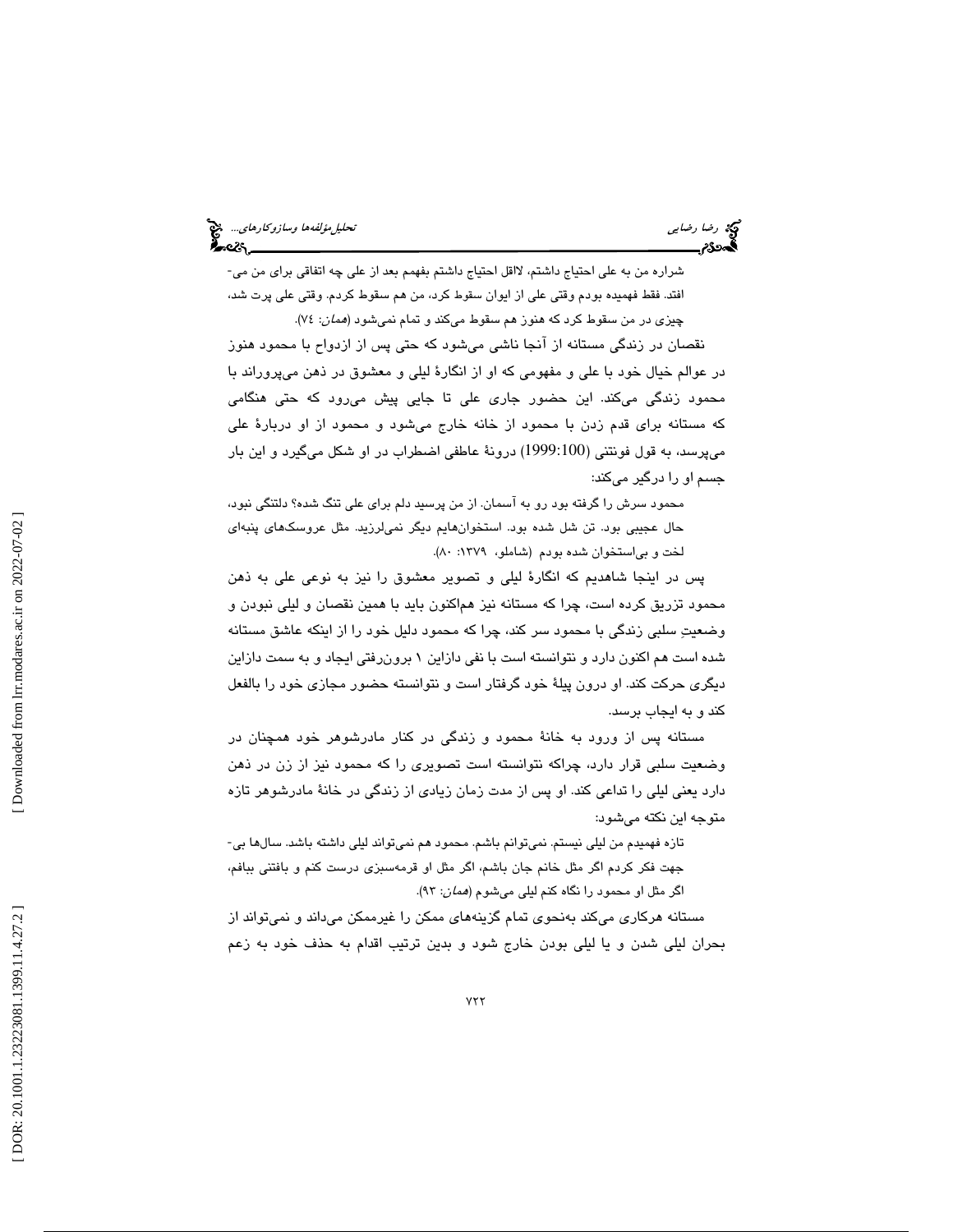شعیری (١٣٩٥: ٦٥) میکند. او در جایی چنین میگوید: «قبل از اینکه با او ازدواج کنم، باید از اين پيله بيرون ميآمدم». او هم اكنون پيلهاي را دور خود تنيده است كه ديگر راه خروج از او ندارد. تنيدگي كنشگر با خود و عدم امكان خروج از اين تنيدگي سبب اوج بحران و سپس اقدامي تنشي ميشود كه همان حضور خود را به صفر رساندن و يا به بيان ديگر خودكشي است. خودكشي به اين دليل تنشي محسوب ميشود كه كنشگر تحت فشارة عاطفي بالا همة كنشهاي ديگر را غيرممكن ميبيند و بنابراين، تنها راه حل را در حذف خود ميبيند، چرا كه نميتواند از حضور خود به برداشت ايجابي برسد و در مسير استعلا قدم بردارد.

> جدول 2: بحران و سقوط تنشي در رمان انگار گفته بودي ليلي **Table 2:** The crisis and tensive fall in "*As you had told Leyli*"





شكل 3 انگارة تنشي مفهوم عشق و انگارة ليلي در اين رمان رانشان ميدهد.

: طرحوارة تنشي مفهوم عشق و انگارة ليلي شكل 3 **Figure3:** Tensive scheme of love concept and Leyli

 $YYY$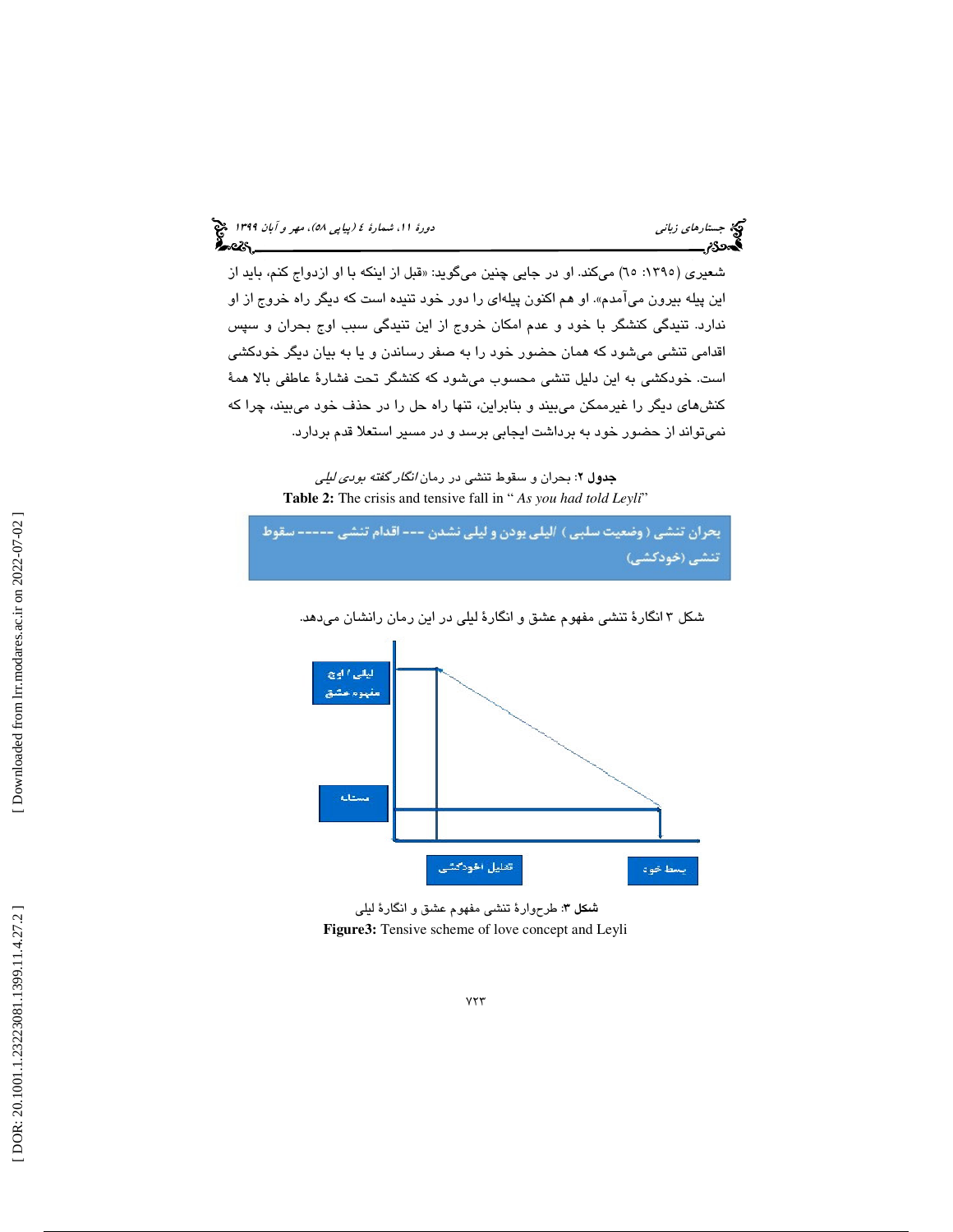در فصل پنج روايت رمان پيش رو اين بار گفتهپرداز كه شراره است خود را بر سر مزار مستانه حاضر ميبيند و با او وارد گفتوگوميشود. گويي فصل پنج در جواب فصل چهار نوشته شده است. اين بار بحران تنشي و وضعيت سلبي گفتهپرداز يعني شراره ناشي از مرگ علي است كه شوكي را به او وارد كرده است. و او هم اكنون هيچ كس ديگري جز مستانه را نمییابد تا با او از ناگفتههایش با علی صحبت كند. «امروز میگویم كه میدانم در سكوت به حرفهايم گوش ميدهي. من هم نميدانم چرا براي تو؟ ولي ميدانم جز تو براي هيچ كس ديگري نميتوانم حرف بزنم» (همان: 117).

آنچه هماكنون حضور جاري دارد مرگ علي است و شراره دارد با اين نقصان زندگي ميكند. مرگي كه همچون سياهي مطلق بر زندگي او سايه انداخته و او دارد در اين حالت دست و پا ميزند و نميتواند خود را از آن برهاند. اين سياهي هم اكنون تمام گسترة زندگي شراره را دربر گرفته است و متعاقب آن سكوت و بهت ناشي از آن كه هم اكنون داراي حجم است. «ان وقت خودم را درون سياهي پيدا كردم. ديدم. از اول هم ميدانستم هستم. اين سكوت و سياهي حجم داشت انگار» (همان: 121 ).

اين توصيفات شراره حين توصيف صحنة بمباران خانه و بخشي ازروايتي است كهآنها را به بيمارستان منتقل ميكنند. اين توصيفها تا پايان روايت فصل پنج ادامه دارد تا جايي كه بهنظر ميرسد شراره اولين قدم را در نفي دازاين 1 (زندگي با خاطرات علي) برميدارد و هم اكنون ميخواهد به سمت دازاين 2 يعني (فراموشي علي و تثبيت انگارة ليلي در ذهن خود) حركت كند. در اينجا ميبينيم كه همانطور كه شعيري بدان اذعان (:1395 67) دارد سوژه ممكن است در نتيجهٔ تنش از وضعيت سلبي به ايجابي يا به وضعيت سقوط يعني نيستي برسد.در انتهاي اين فصل شراره قدمي را كه برايرسيدن به شرايط ايجابي برداشته است اين چنين توصيف ميكند:

مستانه تو با واقعيتها غريبه زندگي كردي و من با رؤياهام غريبه بودم. از وقتي يادم ميآيد، واقعيت خودش را مثل بختك روي من ميانداخت. آنها را در آسمان ها نميخواهم. روي زمين ميخواهم، لمسكردني، نميخواهم واقعيات را به رؤيا تبديل كنم. ميخواهم رؤياهام رنگ واقعيت بگيرند. براي اين بايد واقعيت را ببينم و آن را تغيير د*ه*م (*همان*:۱۳۰).

اما اين حركت بهسمت وضعيت ايجابي ديري نميپايد، چرا كه شراره خود را از قيد عشق علی رها دیدن دشوار می<sub>ع</sub>ابد و دوباره بهسمت وضعیت سلبی حرکت میکند. «سختتر از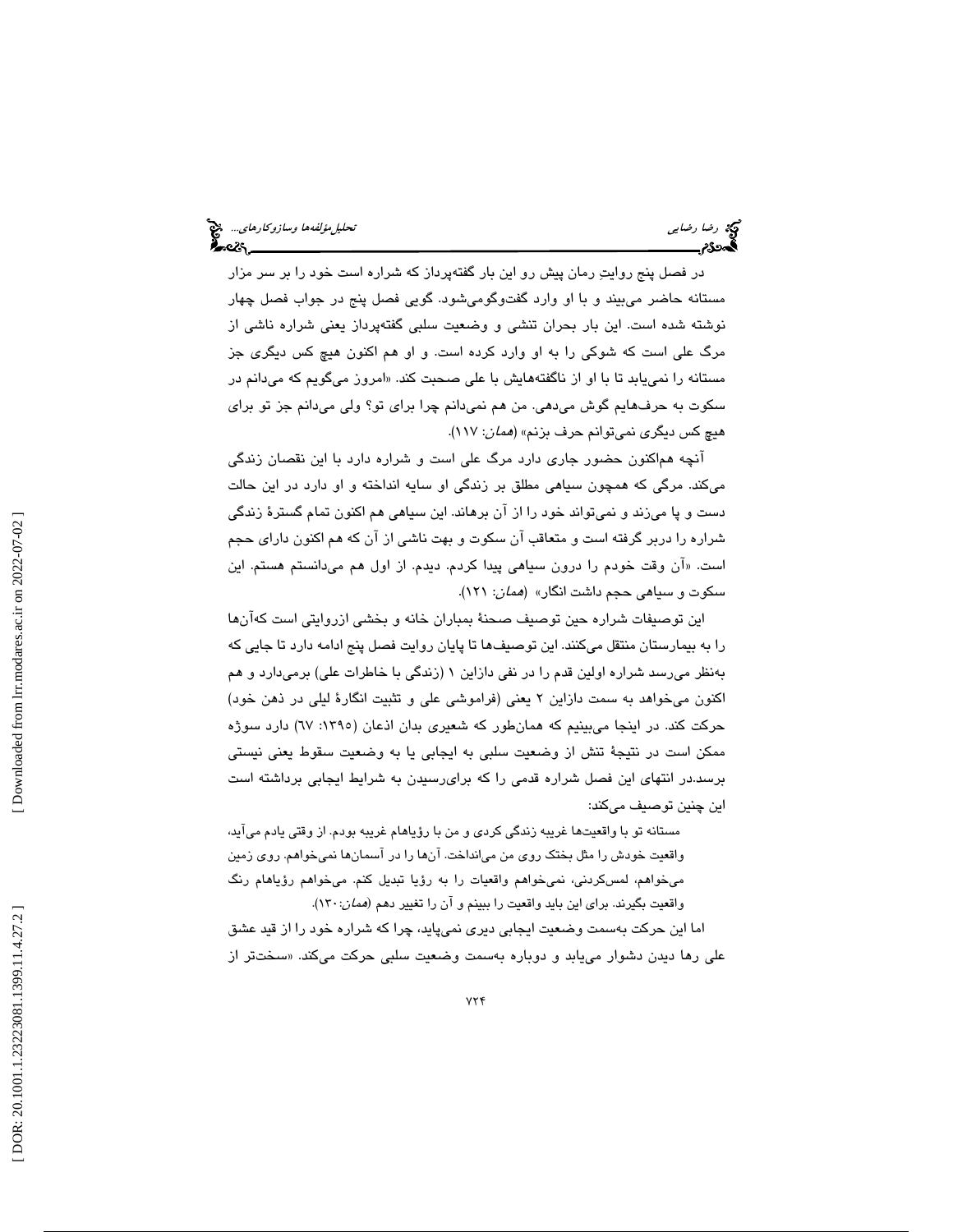(پياپي 58)، مهر و آبان 1399 جستارهاي زباني دورة ،11 شمارة 4

همه پريدن از دامهايي بود كه دانة عشق در آن پاشيده بودند» (همان: 130 ).

حال بايد ببينيم وضعيت سلبي تا كجا ادامه پيدا ميكند؟ در انتهاي فصل شش است كه شراره عشق علی را نفی میکند. «شاید لازم است بلند بگویم. بلند بگویم و باورم شود تو ديگر عشق من نيستي. تو ديگر عشق من نيستي. رها» (*همان*:١٥٠). در فصل هفت و هشت كه فصول پایانی رمان هستند به نوعی گفتهپرداز دچاراشفتگی افعال مؤثر میشود ـــ همانطور كه فونتني (86-87 1999:) بدان اشاره ميكند ــ ودوباره تعادل خود را ازدست ميدهد و هنوز داراي ترديد است. يعني افعال خواستن و بايستن و نه توانستن به نوعي دچار چالش ميشوند وآنچه درنهايت تضعيف ميشود فعل خواستن است كه تمام فصل هفت رمان را پيش ميبرد. در اينجاست كه شراره ميخواهد خود را از بند پيلهاي كه به دور خود تنيده يعني ليلي بودن و ترديد و و ضعيت سلبي ناشي از آن برهاند و هويت خود را بهعنوان خودي مستقل در طول گفتمان داستان تثبيت كند:

«سيزده سال است من عملاً بدون تو زندگي ميكنم. ديگر وقت ان است تا ذهنم را هم از تو سبك كنم. ميخواهم از تو كنده شوم» (شاملو، :1379 152). او حتي خود را بهخاطر انجام ندادن اين كار سرزنش و ملامت مىكند. «اگر همان اوايل كه بمبها ريختند روى خانهٔ همسايه و تو از ايوان پرت شدي و مردي اين كار را ميكردم، حالا سيزده سال از اين فراموشي گذشته بود» (همان: 152).

اما شراره نميتواند خود را از بند خاطرات زندگي گذشتة خود با علي برهاند و ديگر شوِشگري است كه هم اكنون فقط بار خاطرات زندگي گذشتهاش با علي را تا آخر روايت داستان به دوش ميكشد. به بيان ديگر، آن خواستن اوليه با مسلط شدن درونة عاطفي نوستالژي كمرنگ ميشود و هم اكنون شوِشگر عاطفي هنوز با ديدة ترديد به اين موضوع مينگرد كه آيا ليليِ علي بوده است يا نه؟ در پاراگراف آخر رمان شراره محور مؤثر خود را ازدست داده و همة آنها را به علي واگذار ميكند. آنچه از علي براي شراره مانده است فعل مؤثر نه - توانستن است كه قادر نيست سرانجام شراره را به كنش وادارد:

از محمود و مريدهايش خبري نيست. انگار از روز اول نبودند. فقط تو مىمانى. تو<br>مىداني. مطمئنم. علي چشمهاي من ديگر جايي را نمىبينند. تو به جاي من نگاه كن. تو مي-داني، تو ميتواني. اما واقعيت و حقيقت اين است كه فراموشت نكردهام. هنوز هم وقتي فكر ميكنم به حركت لبهايت، آن روز و آن لحظه كه كبوترها نشستند روي سر دخترك كوچك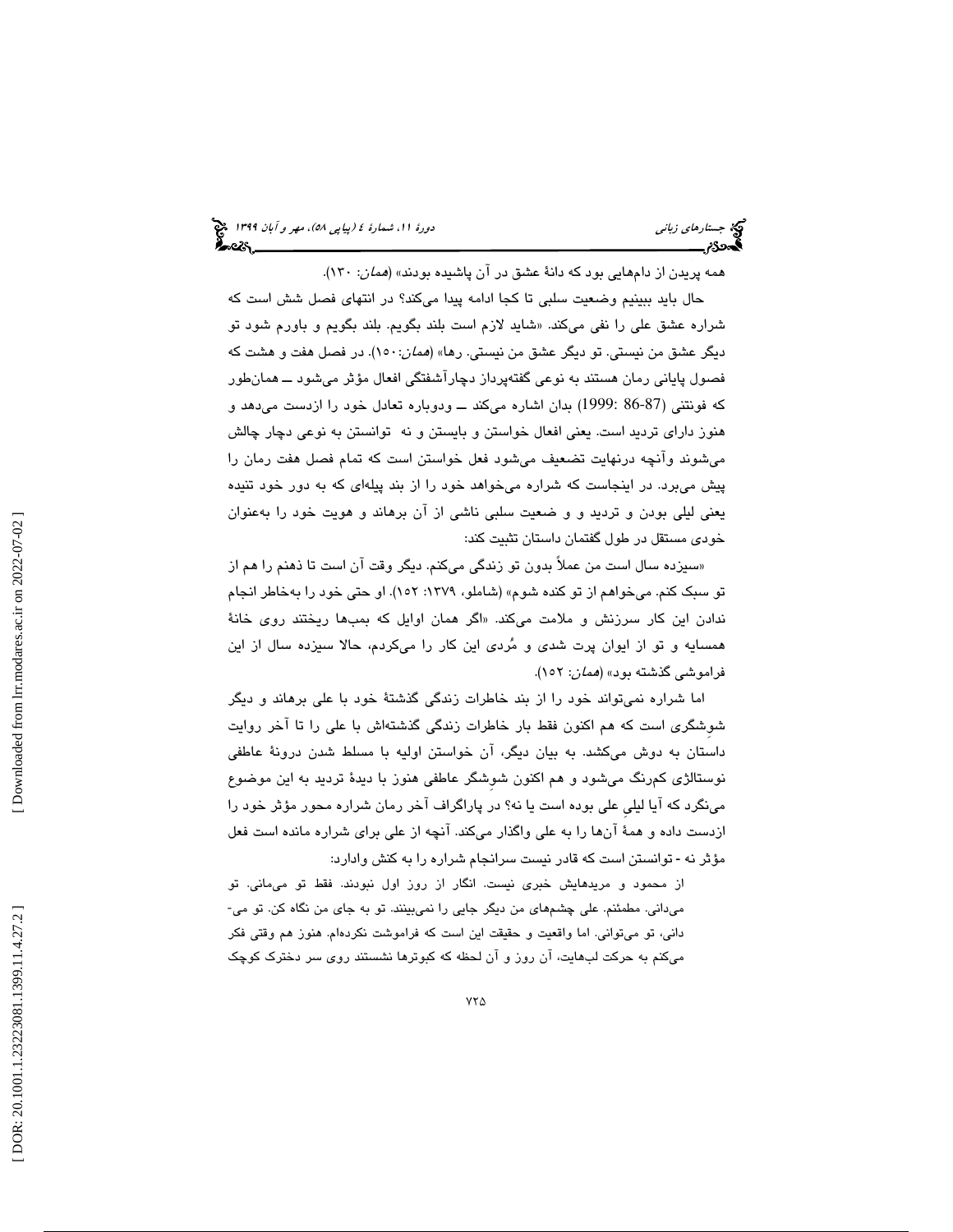رضا رضايي تحليلمؤلفهها وسازوكارهاي...

در حرم، انگار گفته بودي ليلي (همان: 182 ).

شكل 4 انگارة تنشي ترديد از ليلي بودن در مسير حركت شراره در طول گفتمان اين رمان را نشان ميدهد:



شكل ۴: طرحوارهٔ تنشي ترديد در رمان *انگار گفته بودي ليلي* **Figure4:** Tensive scheme of doubt in the novel " *As you had told Leyli*"

## ۵. نتيجه

در تحليل نشانه ـ معناشناختي رمان انگار گفته بودي ليلي ميتوان نتيجه گرفت كه رقابت بـر سر مفهوم عشق، دو كنشگر اصلي داسـتان يعنـي شـراره و مسـتانه را وارد رقابـت كـرده و آنها را وارد بازي سلب و ايجاب در گفتمان رمان ميكند. همانطور كـه ديـديم، نويسـنده بـا محوريت قراردادن انگارة ليلي و يا معشوقه واقع شدن زنان داستان آنها را دچار چالشهاي متعدد در طول روايت داستان ميكند. رقابتي كه در رأس هـرم آن محمـود و علـي بـه ترتيـب مستانه و شراره دو گفتهپرداز روايت رمان را دستخوش انواع و اقسام درونههاي عـاطفي از قبيل ترديد ميكند كه موضوع مورد تحليل در جستار پيش رو بود. در اين رقابـت مسـتانه بـا اقدام به خودكشي نميتواند به برداشتي ايجابي از حضور خود برسـد و شـراره نيـز پـس از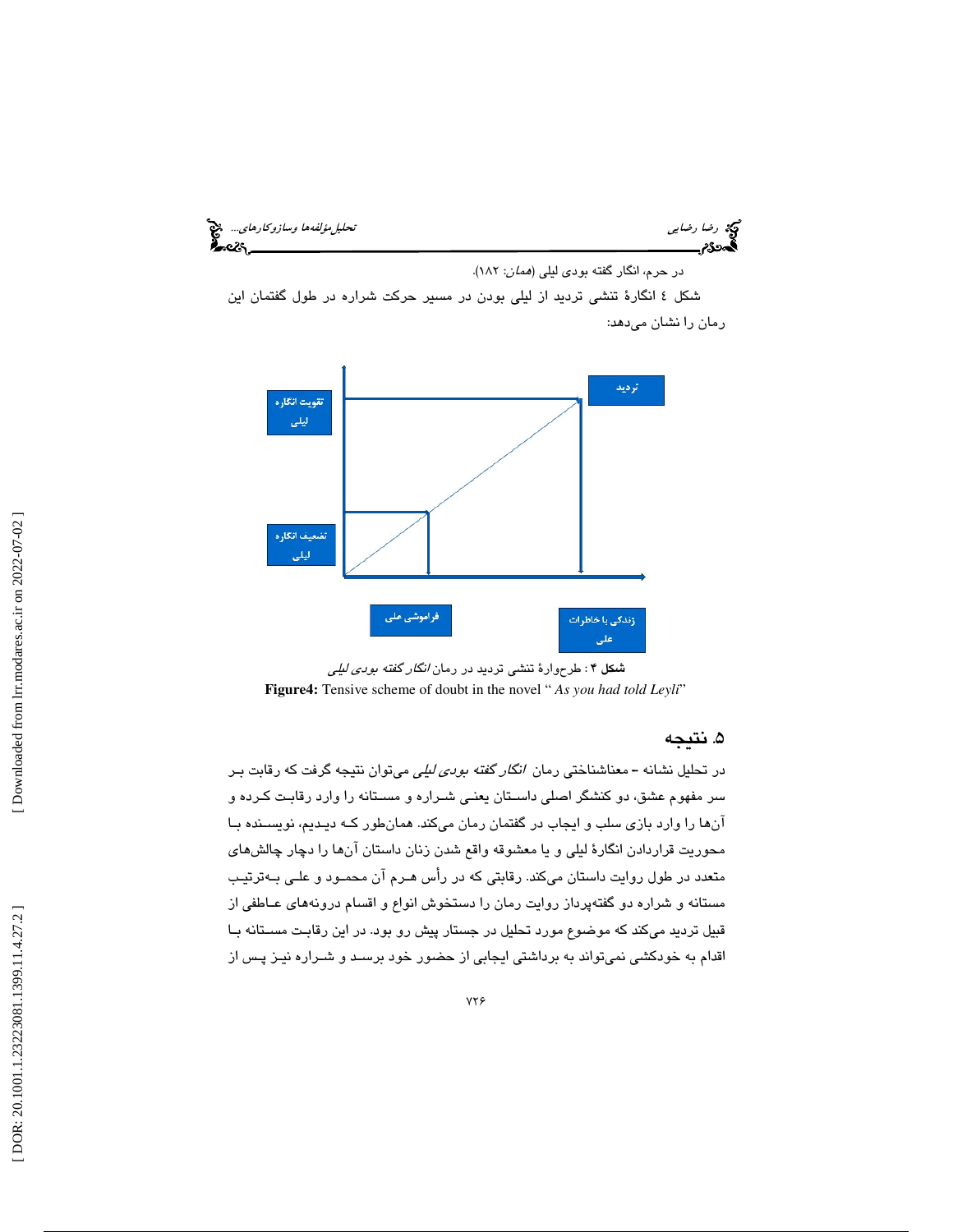گذشت ساليان طولاني پس از مرگ علـي معشـوقش هنـوز بـا ترديـد در عشـق او نسـبت بـه خويش مينگرد. درواقع، در اين گفتمان همانطور كه نشان داده شد، تنش گاهي به كـنش (در اينجا خودكشي مستانه ) و گاهي نيز به كنشزدايي منجر ميشود و باعث ميشود كه شـراره درون پيلهاي كه دور خود به نام انگارة ليلي و حس ترديدآميز آن تنيده اسـت بمانـد و نتوانـد راهي براي برونرفت از آن بيابد، چرا كه در آخر سر توانش خود را كه ناشي از افعال مـؤثر است از دست داده و دچار آشفتگی افعال مؤثر<sup>۳</sup> میشود و همواره با تردیـد در انگــارهٔ لیلــی مينگرد. گفتهپردازي كه بهلحاظ حضور نشانه -معناشناختي تا پايـان روايـت داراي حضـور مجازي است. اين رمان ما را با روايتي مواجه ميسازد كه بيشك ترديد و عدم قطعيـت يكـي از ويژگيهاي بـارز آن اسـت و بـه نـوعي برنامـة روايـي داسـتان را دسـتخوش تحـولات و پيچيدگيهاي متعدد ميكند. به جز در يك مورد كه بـه سـقوط تنشـي مـي انجامـد (خودكشـي مستانه)، در اين رمان كنش گفتماني نقش ثانويه ايفا ميكنـد و مبتنـي بـر مؤلفـه هـاي عـاطفي (برهمكنش، تكثر و آشفتگي افعال مؤثر)، تنشي و بوشي است كه متأثر از كاركردهاي سـلبي است كه در آن هيچ كدام از گفتهپردازان نميتوانند حضور مجازي خود را به حضـور بالفعـل برسانند. تنش و بوِش و متعاقب آن تكثر و آشفتگي افعال مؤثر بهمثابـة مؤلفـه هـاي نشـانه ـ معنايي ترديد روايت را از مسير اصلي خود منحرف ميسازد وفرايند شكلگيـري معنـا را بـه تعويق مياندازد.

# ۶. پینوشتها

- 1. Negative status
- 2. Structural semiotics
- 3. Semiotics of discourse
- 4. unit of expression
- 5. unit of content
- 6. Actional regime of discourse
- 7. Tensive regime of discourse
- 8. Existential regime of discourse
- 9. doubt
- 10.semiotic modes of presence
- 11. Affirmative
- 12.Jacques Fontanille and Claude Zilberberg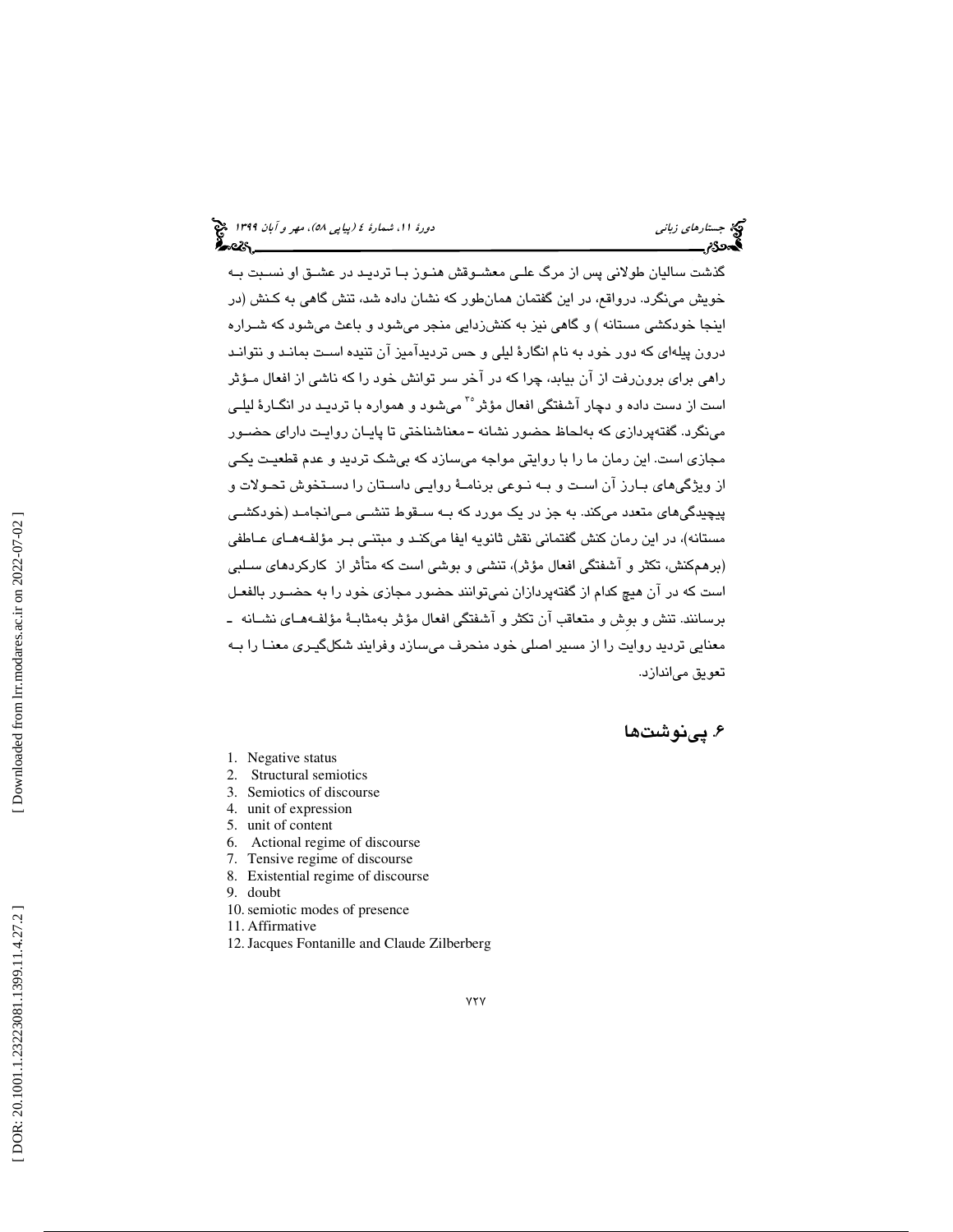رضا رضاي<sub>ي</sub> تحتج رضا باست تحليل مؤلفه ها وسازوكارهاي.... وتحتي تحليل مؤلفه ها وسازوكارهاي... وتحتي المجازية المج<br>المجموعة وسيس المجازية المجازية المجازية المجازية المجازية المجازية المجازية المجازية المجازية المجازية المج ీంలు.

- 13. Tension et Signification
- 14. Value
- 15. eclectic value
- 16. absolute value
- 17. Intensity
- 18. extent
- 19. Du sens / On Meaning by A.J. Greimas.
- 20. Tzvetan Todorov
- 21. Semiotic presence
- 22. visée
- 23.saisie
- 24. realized presence
- 25. actual presence
- 26. potential presence
- 27. virtual presence
- 28. modal verbs
- 29.structure thymique
- 30. modalisé
- *31.* Le discours aspectualisé

۳۲. Dasein: واژهای آلمانی است در فلسفهٔ اگزیستانسیالیسم مارتین هایدگر که در معنی «آنجا بودن» يا «آنجا هستي» بهكار رفته است و در فارسي و در اثر معروف هايدگر *هستي و زمان* 

سياوش جمادي اين واژه را به همين صورت به كار برده است.

- 33. negation
- 34. Jean Claude Coquet
- 35. modal verbs turbulence

. 7 منابع

- اعلايي، م،. و عباسي، ع. (1398). بررسي و تحليل سكوت در گفتمان ادبي با رويكرد نشانه -معناشناسی. *جستارهای زبانی،* ۱(٤۹)*، ۱۹۰–۲*۲۱.
- آلگونه جونقاني، م. (١٣٩٥). پژوهشي در باب توان تحليلي مربع نشانهشناختي در خوانش شعر». نق*د ادبی، ۳۱، ۱۰–*۳۹.
- بابك معين، ب. ( 1394). معنا بهمثابه تجربة زيسته، گذر از نشانهشناسي با نشانهشناسي *با دورنماي پديدارشناختي.* تهران: سخن.
- جهاني، پ. (١٣٨٨). *بررسي روايي داستان داش آکل: رويکرد نشانه معناشناختي*. .<br>پایاننامهٔ کارشناسی ارشد. دانشگاه آزاد اسلامی تهران مرکزی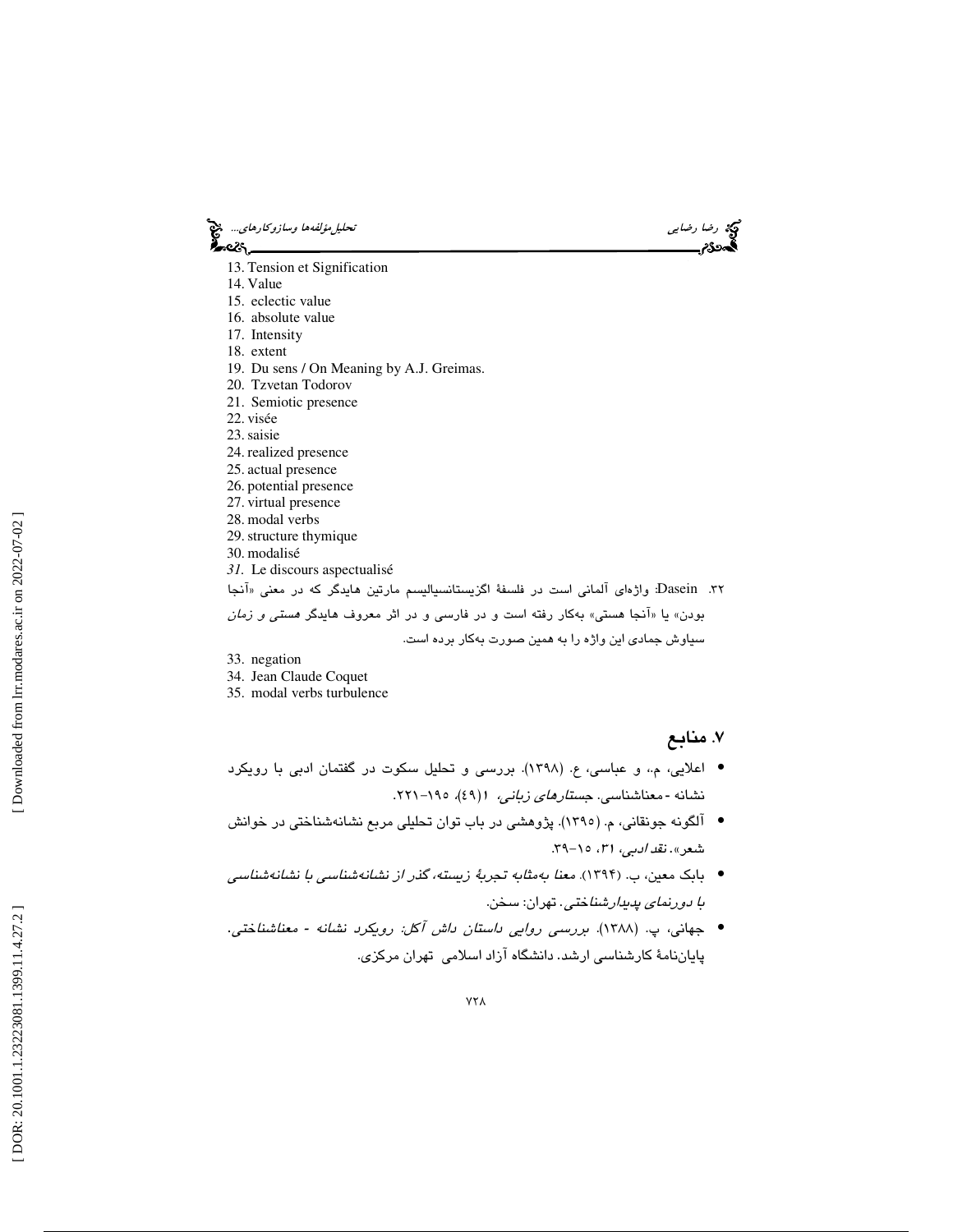# (پياپي 58)، مهر و آبان 1399 جستارهاي زباني دورة ،11 شمارة 4

- دهقاني، ن. (١٣٩٠). بررسي تحليلي ساختار روايت در كشف|لمحجوب هجويري بر اساس الگوی نشانهشناسی روایی گرماس. *متنپژوهی ادبی، ٤،* ۹-۳۲.
	- شاملو، س. (۱۳۷۹). *انگار گفته بودی لیلی*. تهران: نشرمرکز.
	- شعیری، ح. (۱۳۸۱). *مبانی معناشناسی نوین*. تهران: سمت.
	- شعیری، ح. (١٣٨٥). تجز*يه و تحليل نشانه ـ معناشناسي گفتمان*. تهران: سمت.
- شعیری، ح. (١٣٨٦). بررسی انواع نظامهای گفتمانی از دیدگاه نشانه معناشناسی. مجم*وعه مقالات هفتمین همایش زبان شناسی ایران.* دانشگاه علامه طباطبایی.
- شعیری، ح. (١٣٨٨). از نشانهشناسی تا نشانه معناشناسی گفتمانی. *نقد ادبی، ۸*، ۳۳-0١.
- شعیری، ح. (۱۳۸۹). مطالعهٔ نشانه معناشناختی زیباییشناسی در گفتمان ادبی. در مجموعه مقالات نخستين و دومين هم انديشي زبان شناسي و مطالعات بينارشته اي: ادبيات و *هنر*. بهکوشش ف. ساسانی. تهران :زیر نظر معاونت علمی - پژوهشی فرهنگستان هنر، ۱٤۷-۱۲۹.
	- . • شعیری، ح. (۱۳۹۱). ن*شانه -معناشناسی دیداری*. تهران: سخن.
	- شعیری، ح. (١٣٩٥). *نشانه معناشناسی ادبیات*. تهران: انتشارات دانشگاه تربیت مدرس.
- شعیری، ح.، اسماعیلی، ع.، و کنعانی، ا. (۱۳۹۲). تحلیل نشانه ــ معناشناختی شعر «باران». ادبپژوهي، ۱۷ (٥)، ۵۹-۹۰.
- شعیری، ح.، قبادی، ح.، و هاتفی، م. (١٣٨٨). معنا در تعامل متن و تصویر مطالعهٔ نشانه معناشناختی دو شعر دیداری از طاهره صفارزاده. *پژوهشهای ادبی، ۲۵*، ۳۹-۷۰.
- شعيري، ح،. و آريانا، د. (1390 «). چگونگي تداوم معنا در چهل نامة كوتاه به همسرم از نادر ابراهيمي. *نقد ادبي، ١٤، ١٦١*-١٨٥.
- شعيري، ح،. و كريمينژاد، س. (1393). تحليل نظام بودشي گفتمان: بررسي موردي داستان داش آكل صادق هدايت. *مطالعات زبان و ترجمه، ۳،* ۲۳-۶۳.
- شعیری، ح.، و وفایی، ت. (۱۳۸۸). ققن*وس، راهی به نشانه ـ معناشناسی سیال*. تهران: علمي فرهنگي.
	- عباسي، ع. (١٣٨٠). ص*مد روايت يک اسطوره*. تهران: چيستا.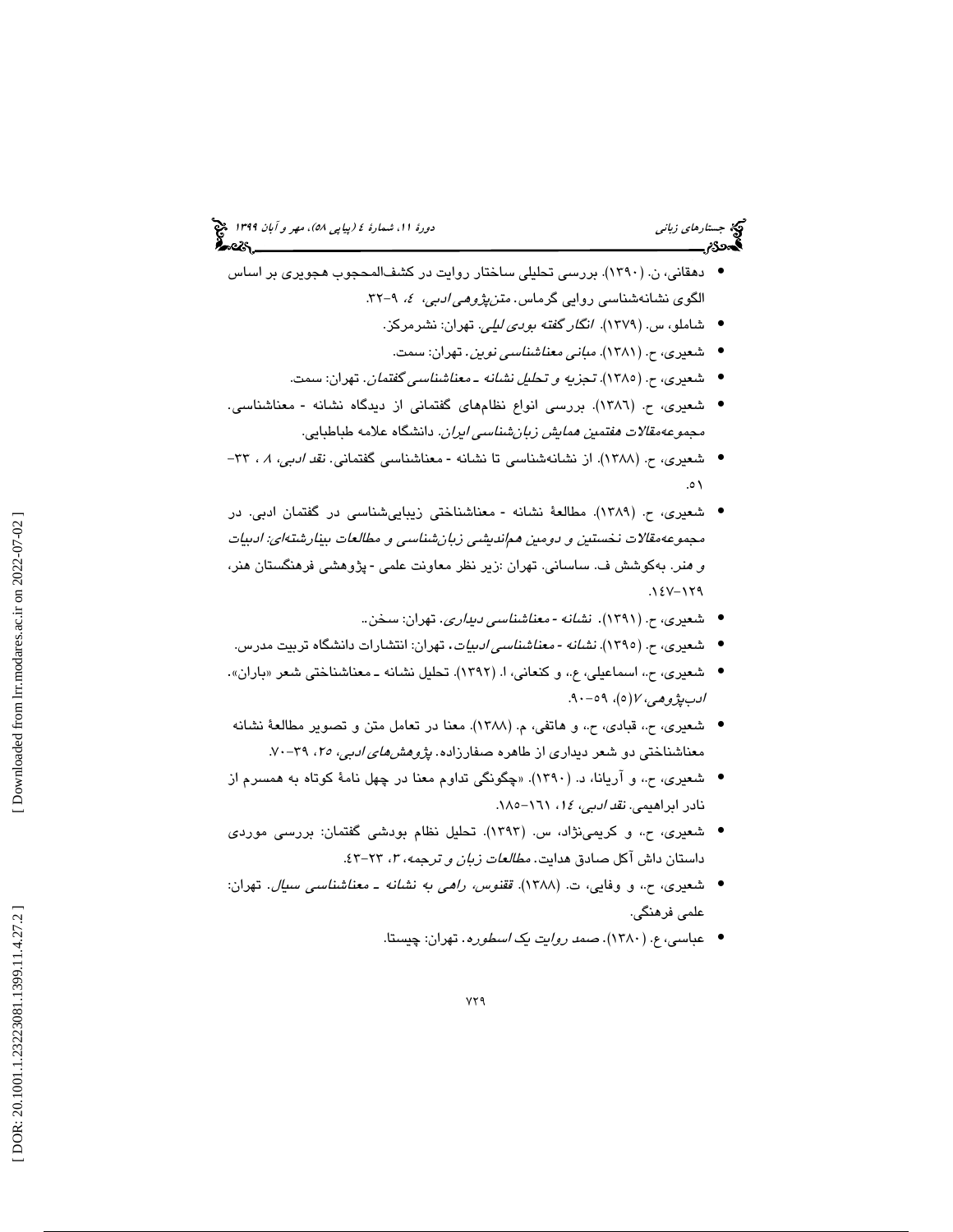- غريب، م.، و بهنامفر، م. (١٣٩٦). داستان دقوقي از منظر ادبيات شگرف. *شعرپژوهي، ٣٢*، ۱ ۱۲-۱۶۱.
- فولادينسب، ك،. قليپور، م،. و كهنسال نودهي، م. (1394). جريان چهارم، مروري بر آثار نويسندگان نسل چهارم ادبيات داستاني ايران. تهران: نگاه.
- كرباسي، ز. (١٣٩٣). سازههاي مؤثر و تأثير آنها بر وجه تنشي گفتمان برهوت از سيمين دانشور. *در نشانهشناسي و نقد ادبيات داستاني معاصد (جلد دوم) نقد و بررسي*<br>*آثار صادق چوبک و سيمين دانشور*. به کوشش ل. صادقي. تهران: سخن.
- نوروزي، ز، و هاشمي، م. (۱۳۹۳). جلوههاي ادبيات شگرف در رمان «كوابيس بيروت» نوشتة غادة السمان. *لسان مبين، ١٦،* ١٥٣–١٨٠.
- يعقوبي جنبهسرايي، پ،. حسيني مؤخر، س.م،. و محمدي، خ. ( 1394). وجوه عناصر سبکی تناقض در رمانهای پست مدرن فارسی (بر مبنای آثار براهنی، روانیپور،<br>خسروی و کاتب)*. پژوهشهای ادبی، 4؟*، ۱۲۵–۱۰۰.

#### **References**

- Courtés, J. (1991). *Analyse sémiotique du discours: de l'énoncé à l'énonciation*. Hachette supérieur.
- Fontanille, J. (1991). *Le Discours aspectualisé*: *actes du colloque*  . *Linguistique et sémiotique I" tenu à l'Université de Limoges* du 2 au 4 février 1989 (Vol. 1). John Benjamins Publishing.
- -------------------- (1998). *Sémiotique du discours*. Presses Univesitaire de Limoges.
- Fontanille, J., & Zilberberg, C. (1998). *Tension et signification*. Editions Mardaga.
- --------------- (1999). *Sémiotique et littérature: essais de méthode*. Presses universitaires de France.
- Greimas, A.J. (1970). *Du sens. Essais sémiotiques.* Paris:Seuil.
- --------------- & Courtés, J. (1979). *Sémiotique: dictionnaire raisonné de la théorie du langage* (Vol. 8). Paris: Hachette.
- Greimas, A. J. (1987). *De l'imperfection* (Vol. 2). Editions Fanlac.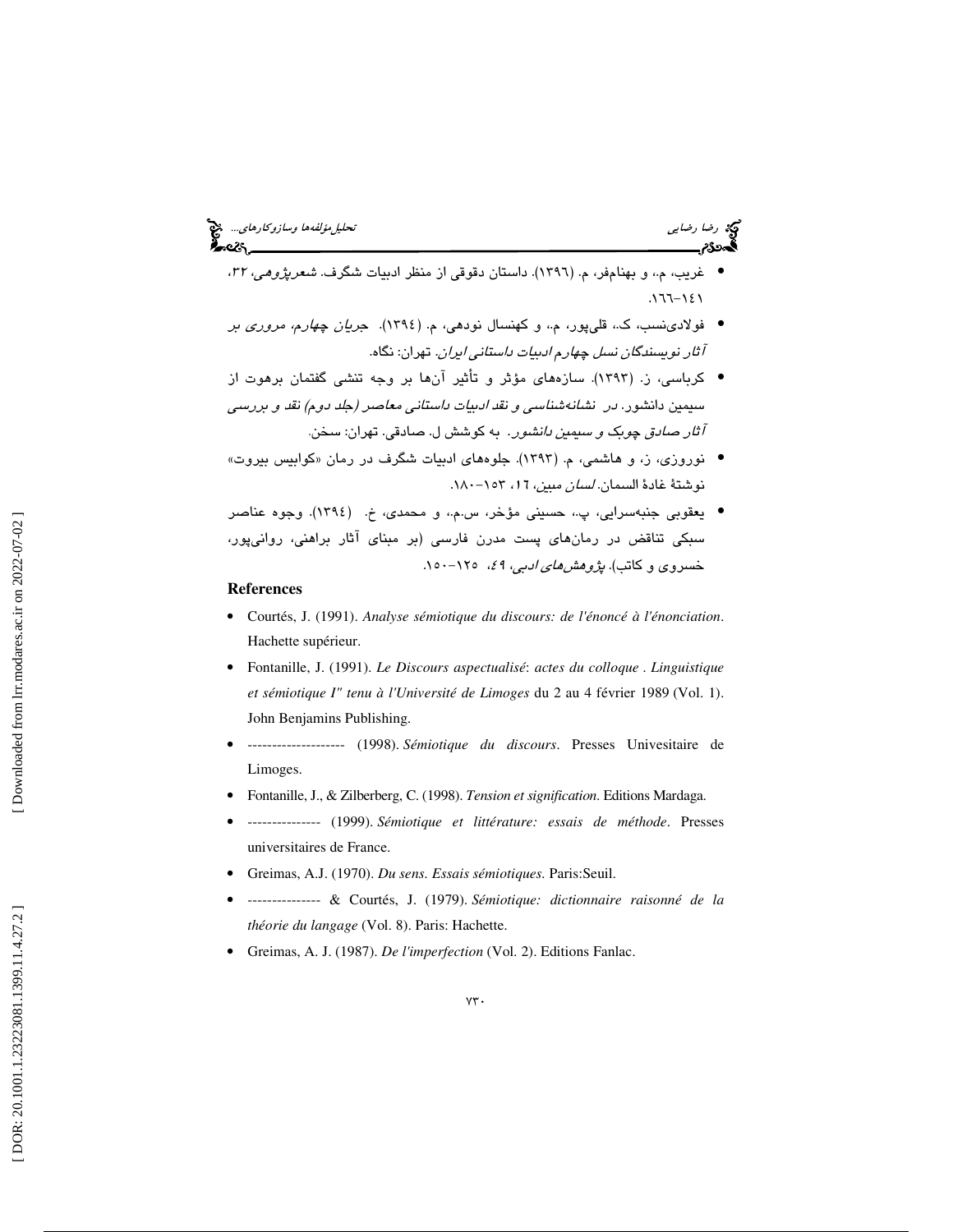# (پياپي 58)، مهر و آبان 1399 جستارهاي زباني دورة ،11 شمارة 4

- Zilberberg, C. (2006). *Éléments de grammaire tensive*. Presses Universitaire de Limoges.
- ----------------------. (2012). *La structure tensive: suivi de note sur la structure des paradigmes et de sur la dualité de la poétique*. Presses Universitaires de Liège.

#### **References:**

- Abbassi, A. (2001). *Samad, the Structure of a Myth*. Chista [In Persian].
- A'laei, M., & Abbasi, A. (2019). The analysis of silence in literary discourse: A semiotic approach to Missing Solouch and Kleidar. *Language Related Research*. *1*(49).Pp: 195-221.[In Persian].
- Algouneh Jounaqani, M. (2016). A research on analytical potential of Greimas semiotic square in reading poetry. *Literary Criticism* .*31*.Pp: 15-39.[In Persian].
- Babak Moein , M. (2015). *Meaning as Lived Experience; The Passage from Classic Semiotics toward Semiotics with Phenomenological Landscape*. Tehran. Sokhan.[In Persian].
- Courtés, J. (1991). *Semiotic analysis of discourse, from utterance to enunciation*. Paris, Hachette Supérieur. [In French].
- Dehqani, N. ( 2011). The analysis of narrative structure in Kashf-al Mahjub by Ali Hujwiri based on Greimas semiotic approach. *Literary Text Research.* . *4*.Pp: 9-32.[In Persian].
- Fontanille, J. (1991). *Aspectualized discourse; the 1st linguistic and semiotic sessions held at Limoges University*. John Benjamin Publishing. [In French].
- ------------- .(1998). *Semiotics of discourse*. Limoges University Press. [In French].
- ------------- & Zilberberg, C. (1998). *Tension and signification*. Editions Mardaga .[In French].
- -------------- (1999). *Semiotics and literature: Essays and methods.* Presses universitaires de France .[In French].
- Fuladi Nasab, K. et al. ( 2015). *Fourth Generation, a Review on the Fictional Works*

Downloaded from lrr.modares.ac.ir on 2022-07-02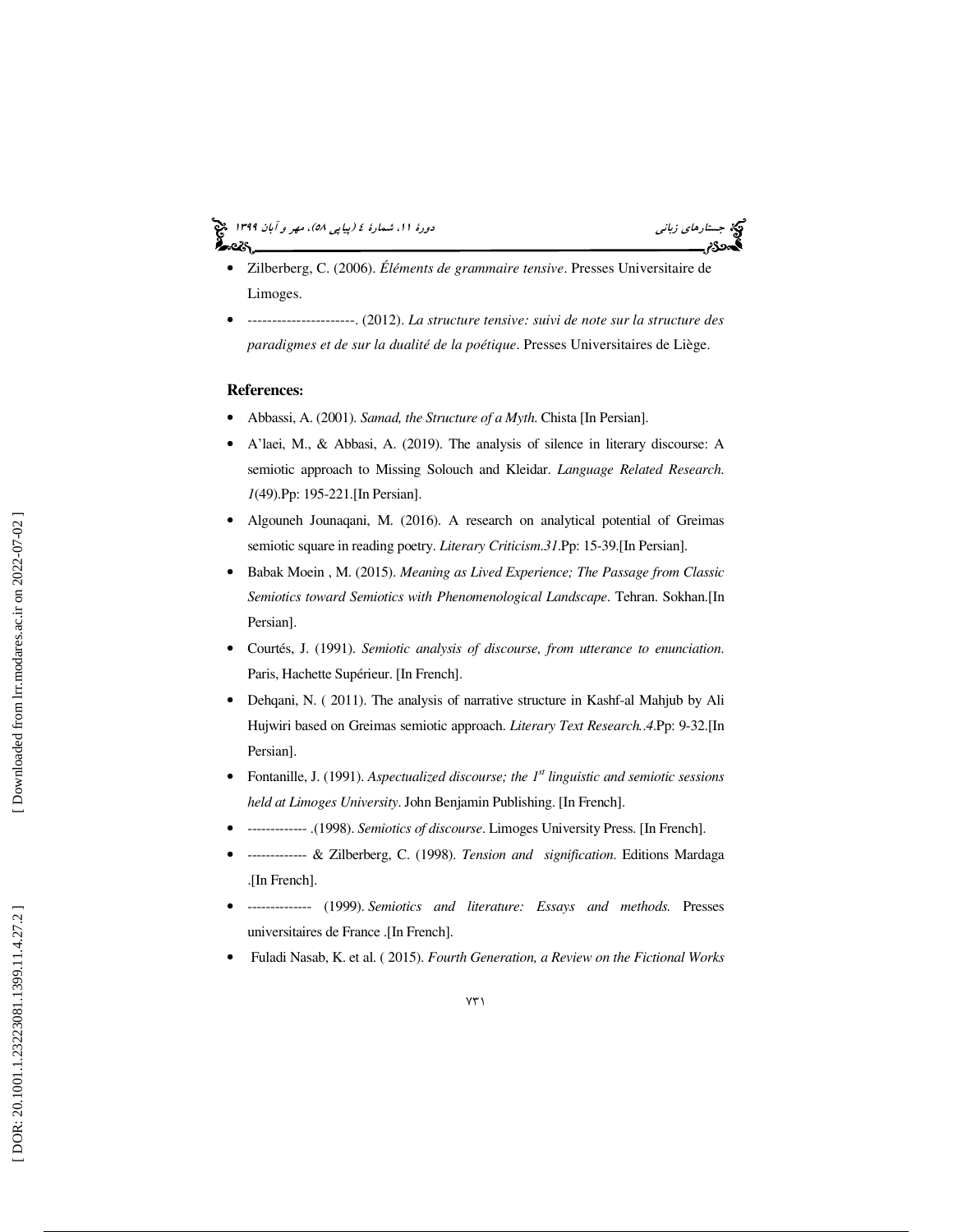## رضا رضايي تحليل رضايي تحليل باست تحليل مؤلفه ها وسازوكارهاي.... وفق المسافة وسازوكارهاي...<br>في حادث المسافة<br>كان حادث ેન્વ્ટર



*of Persian Contemporary Writers*. Tehran: Negah. [In Persian].

- Greimas, A.J. (1970). *On meaning: Semiotic essays.* Paris: Seuil. [In French].
- --------------- & Courtés, J. (1979). *Semiotics: logical dictionary of the theory of language* (Vol. 8). Paris: Hachette.[In French].
- Greimas, A. J. (1987). *On imperfection* (Vol. 2). Edition :Fanlac.[In French].
- Jahani, P. (2009). *Narrative analysis of Dash Akol : A semiotic approach to literary discourse*. M.A. Thesis. Azad University, Tehran Central Branch.[In Persian].
- Karbasi,  $Z(2013)$ . Modal Constituents and their Effects on the Tensive Aspect of Discourse: The Case study of Barahut by Simin Daneshvar. In *Semiotics and Fictional Literature Criticism.Vol.2. The criticism and analysis of Simin Daneshvar and Sadeq Choubak works*. Tehran: Sokhan.[In Persian].
- Martin, B. (2006). *Key terms in semiotics*. A&C Black. [In English].
- Nowrouzi, Z.& Hashemi, M.( 2013). The aspects of weird fiction in Beirut Nightmares by Ghadah Al-Samman . *Lisan al –Mobin* .*16*.Pp:153-180.[In Persian].
- Qarib, M., &Behnm Far, M. ( 2016). Daquqi story from the viewpoint of weird literature. *Poetry Studies*. *32*.Pp: 141-166.[In Persian].
- Shairi, H. ( 2002). *Fundamentals of Modern Semantics.* Tehran: SAMT.[In Persian].
- ------------. (2006). *Semiotic Analysis of Discourse*. Tehran: SAMT.[In Persian].
- -------------. (2007). Investigating Different Types of Discursive Regimes: A Semiotic Approach. In *Proceeding of the 7th Conference of Linguistics*. Allame Tabatabaei University. Tehran. Iran .[In Persian].
- ------------- & Vafaei, T. ( 2009). *Phoenix, a Path toward Fluid Semiotics*. Tehran: Elmi Farhangi. [In Persian].
- -------------- ( 2009a). From semiotics to semiotics of discourse. *Literary Criticism*. *8*. Pp:33-51.
- --------------- et al., (2009b). Meaning in interaction with text and image: Semiotic analysis of two visual poems of Tahereh Safarzadeh. *Literary Research*. *25*.Pp: 39- 70.[In Persian].